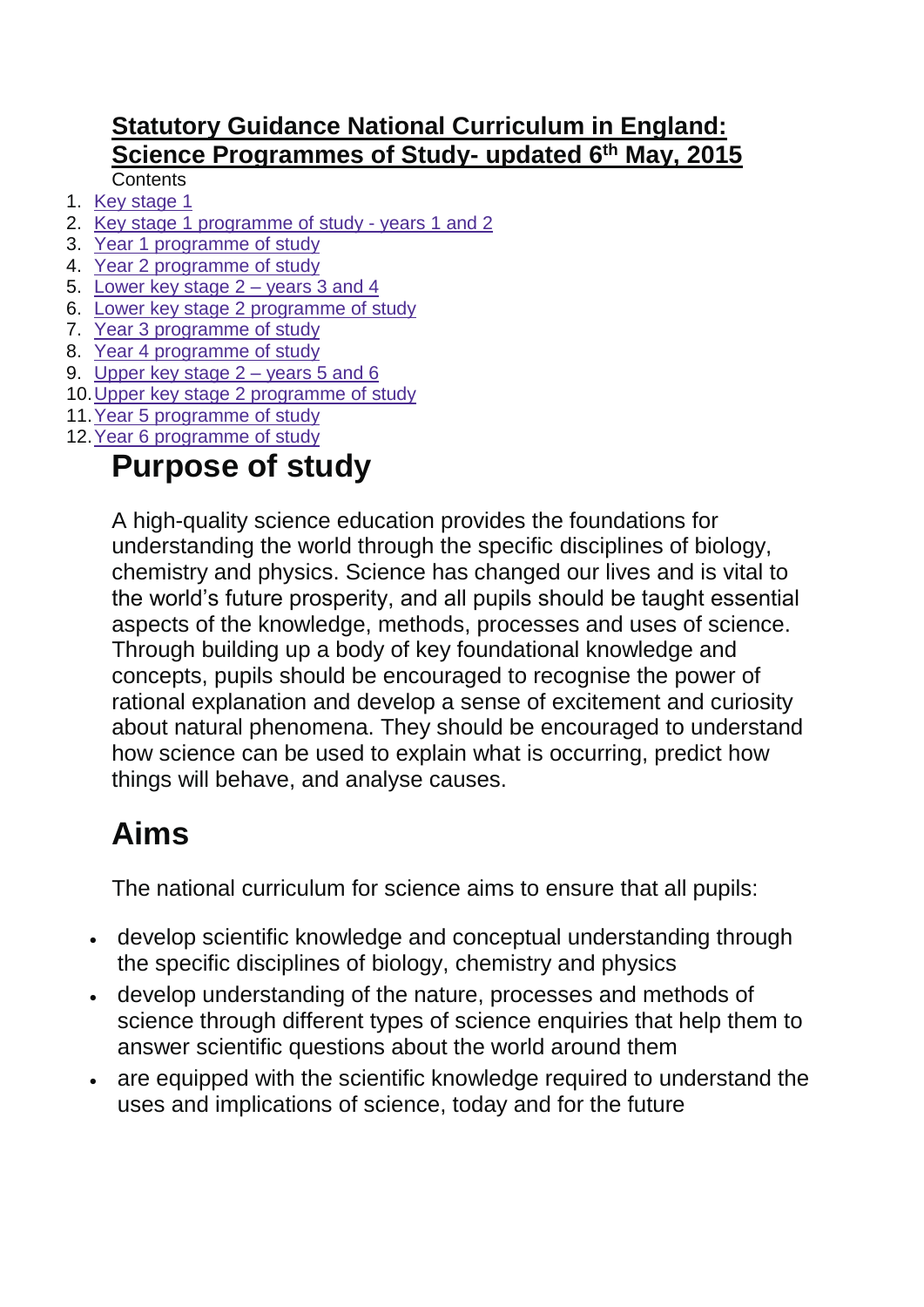### **Scientific knowledge and conceptual understanding**

The programmes of study describe a sequence of knowledge and concepts. While it is important that pupils make progress, it is also vitally important that they develop secure understanding of each key block of knowledge and concepts in order to progress to the next stage. Insecure, superficial understanding will not allow genuine progression: pupils may struggle at key points of transition (such as between primary and secondary school), build up serious misconceptions, and/or have significant difficulties in understanding higher-order content.

Pupils should be able to describe associated processes and key characteristics in common language, but they should also be familiar with, and use, technical terminology accurately and precisely. They should build up an extended specialist vocabulary. They should also apply their mathematical knowledge to their understanding of science, including collecting, presenting and analysing data. The social and economic implications of science are important but, generally, they are taught most appropriately within the wider school curriculum: teachers will wish to use different contexts to maximise their pupils' engagement with and motivation to study science.

### **The nature, processes and methods of science**

'Working scientifically' specifies the understanding of the nature, processes and methods of science for each year group. It should not be taught as a separate strand. The notes and guidance give examples of how 'working scientifically' might be embedded within the content of biology, chemistry and physics, focusing on the key features of scientific enquiry, so that pupils learn to use a variety of approaches to answer relevant scientific questions. These types of scientific enquiry should include: observing over time; pattern seeking; identifying, classifying and grouping; comparative and fair testing (controlled investigations); and researching using secondary sources.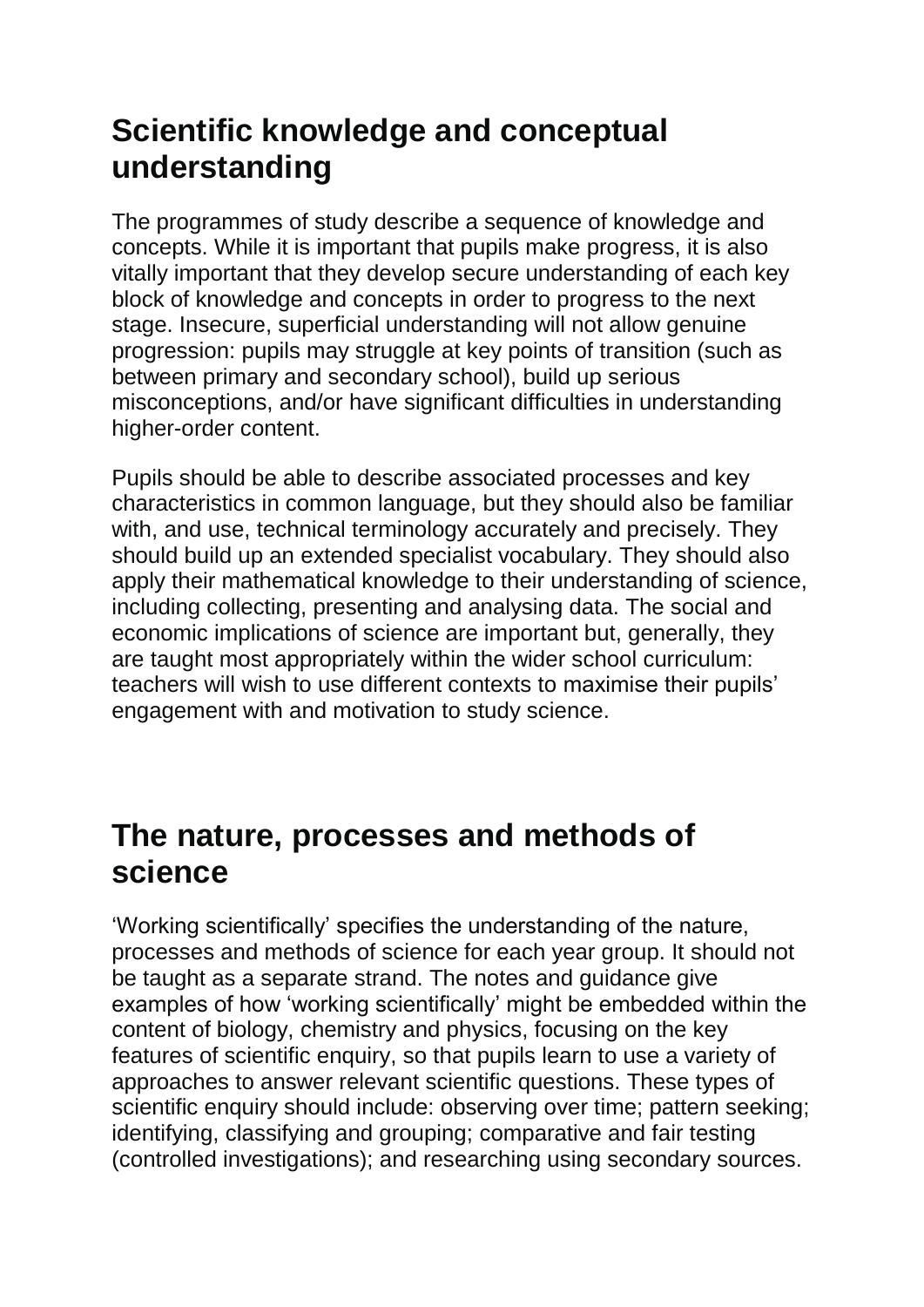Pupils should seek answers to questions through collecting, analysing and presenting data. 'Working scientifically' will be developed further at key stages 3 and 4, once pupils have built up sufficient understanding of science to engage meaningfully in more sophisticated discussion of experimental design and control.

### **Spoken language**

The national curriculum for science reflects the importance of spoken language in pupils' development across the whole curriculum – cognitively, socially and linguistically. The quality and variety of language that pupils hear and speak are key factors in developing their scientific vocabulary and articulating scientific concepts clearly and precisely. They must be assisted in making their thinking clear, both to themselves and others, and teachers should ensure that pupils build secure foundations by using discussion to probe and remedy their misconceptions.

### **School curriculum**

The programmes of study for science are set out year-by-year for key stages 1 and 2. Schools are, however, only required to teach the relevant programme of study by the end of the key stage. Within each key stage, schools therefore have the flexibility to introduce content earlier or later than set out in the programme of study. In addition, schools can introduce key stage content during an earlier key stage if appropriate. All schools are also required to set out their school curriculum for science on a year-by-year basis and make this information available online.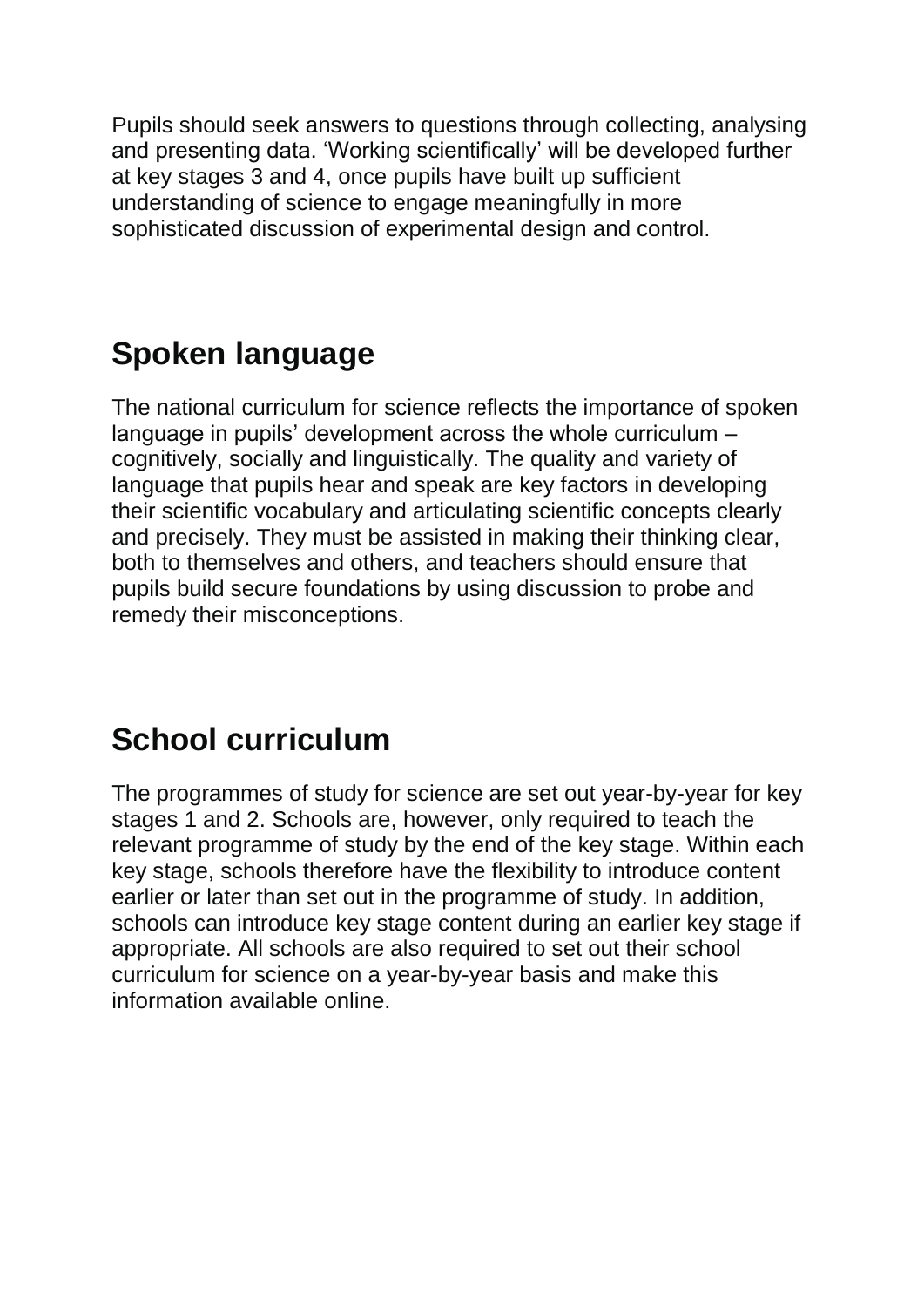### **Attainment targets**

By the end of each key stage, pupils are expected to know, apply and understand the matters, skills and processes specified in the relevant programme of study.

Schools are not required by law to teach the content indicated as being 'non-statutory'.

# **Key stage 1**

The principal focus of science teaching in key stage 1 is to enable pupils to experience and observe phenomena, looking more closely at the natural and humanly constructed world around them. They should be encouraged to be curious and ask questions about what they notice. They should be helped to develop their understanding of scientific ideas by using different types of scientific enquiry to answer their own questions, including observing changes over a period of time, noticing patterns, grouping and classifying things, carrying out simple comparative tests, and finding things out using secondary sources of information. They should begin to use simple scientific language to talk about what they have found out and communicate their ideas to a range of audiences in a variety of ways. Most of the learning about science should be done through the use of first-hand practical experiences, but there should also be some use of appropriate secondary sources, such as books, photographs and videos.

'Working scientifically' is described separately in the programme of study, but must always be taught through and clearly related to the teaching of substantive science content in the programme of study. Throughout the notes and guidance, examples show how scientific methods and skills might be linked to specific elements of the content.

Pupils should read and spell scientific vocabulary at a level consistent with their increasing word-reading and spelling knowledge at key stage 1.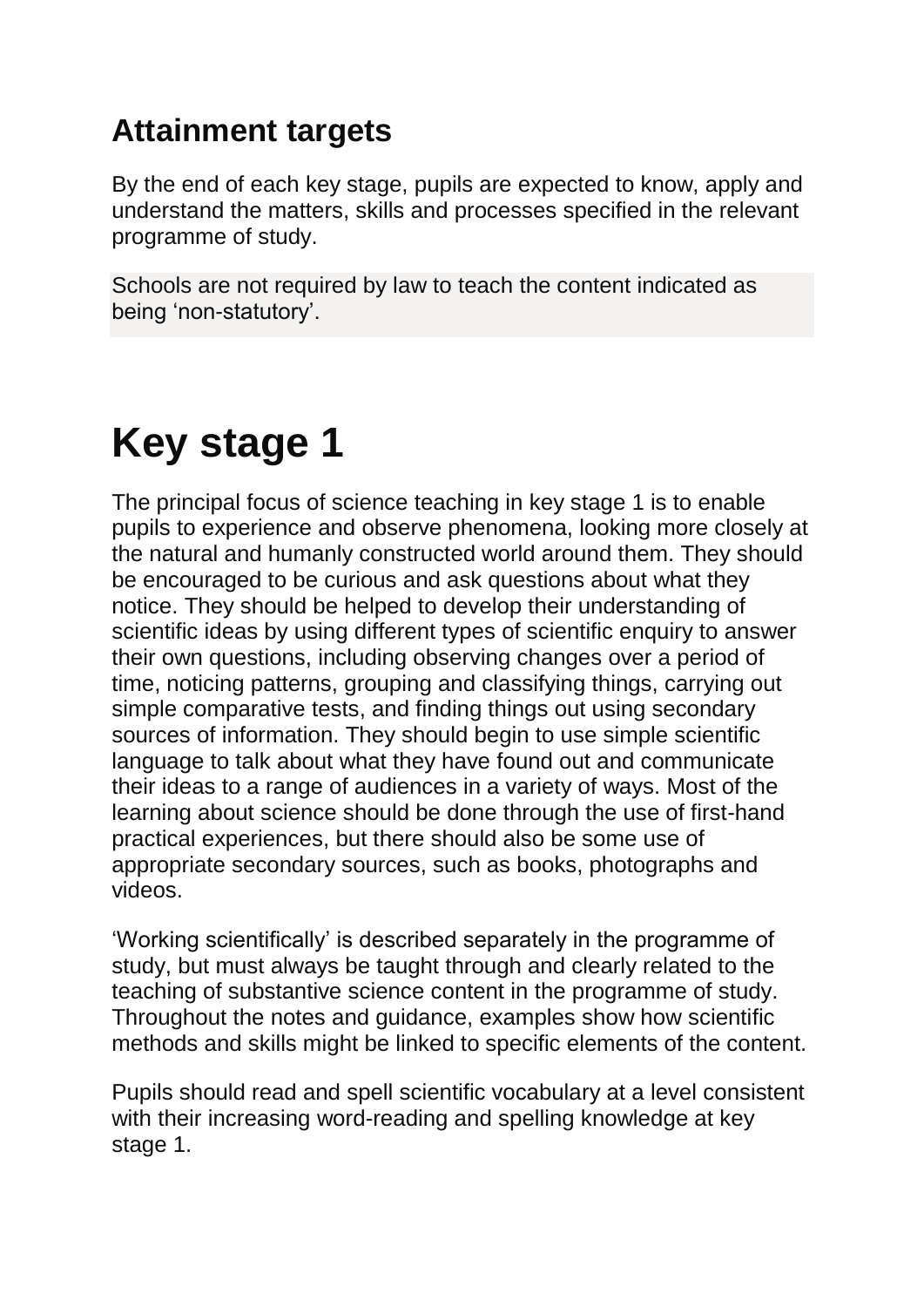# **Key stage 1 programme of study years 1 and 2**

## **Working scientifically**

During years 1 and 2, pupils should be taught to use the following practical scientific methods, processes and skills through the teaching of the programme of study content:

- asking simple questions and recognising that they can be answered in different ways
- observing closely, using simple equipment
- performing simple tests
- identifying and classifying
- using their observations and ideas to suggest answers to questions
- gathering and recording data to help in answering questions **Notes and guidance (non-statutory)**

Pupils in years 1 and 2 should explore the world around them and raise their own questions. They should experience different types of scientific enquiries, including practical activities, and begin to recognise ways in which they might answer scientific questions.

They should use simple features to compare objects, materials and living things and, with help, decide how to sort and group them, observe changes over time, and, with guidance, they should begin to notice patterns and relationships.

They should ask people questions and use simple secondary sources to find answers.

They should use simple measurements and equipment (for example, hand lenses, egg timers) to gather data, carry out simple tests, record simple data, and talk about what they have found out and how they found it out. With help, they should record and communicate their findings in a range of ways and begin to use simple scientific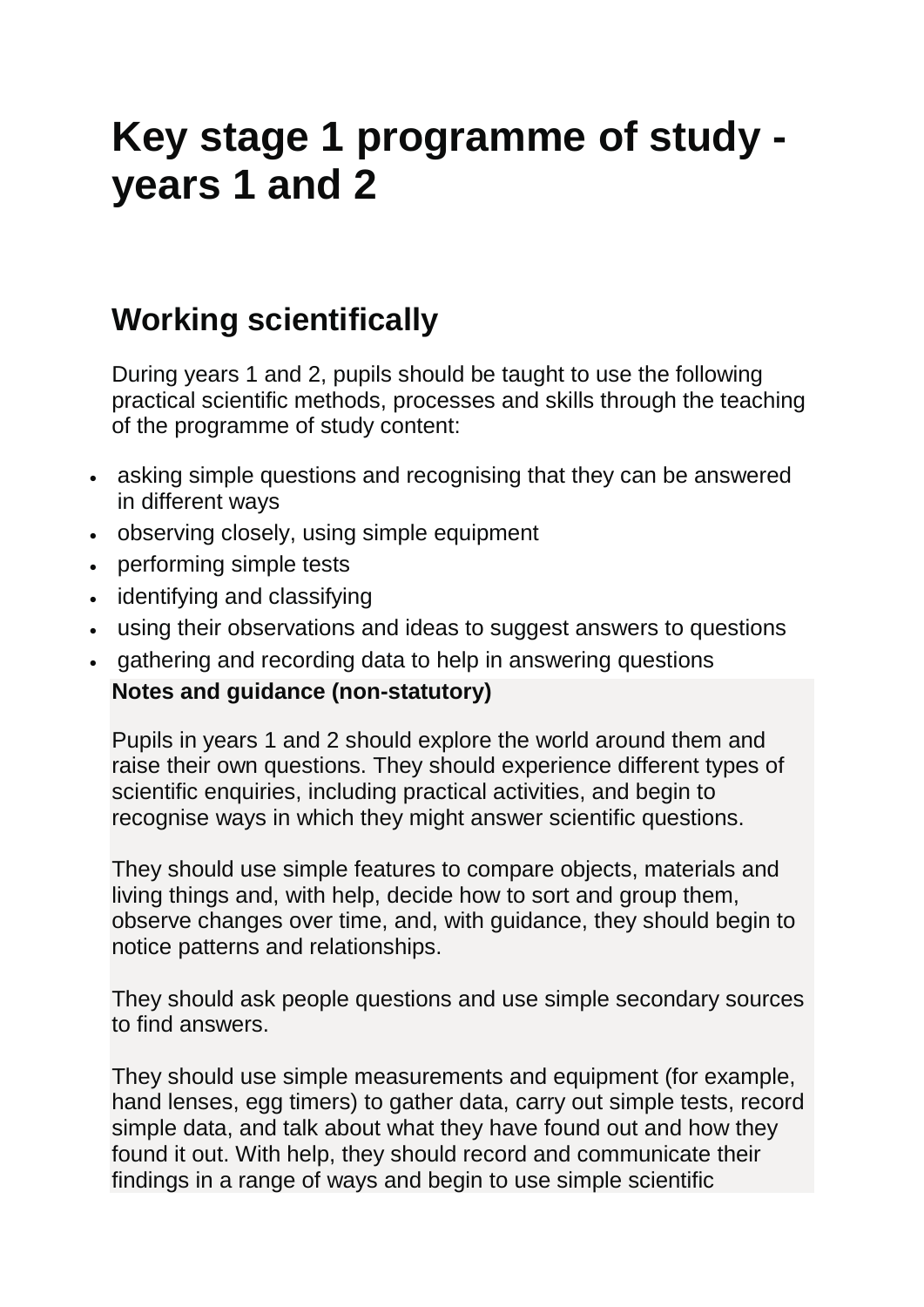language.

These opportunities for working scientifically should be provided across years 1 and 2 so that the expectations in the programme of study can be met by the end of year 2. Pupils are not expected to cover each aspect for every area of study.

# **Year 1 programme of study**

### **Plants**

Pupils should be taught to:

- identify and name a variety of common wild and garden plants, including deciduous and evergreen trees
- identify and describe the basic structure of a variety of common flowering plants, including trees

#### **Notes and guidance (non-statutory)**

Pupils should use the local environment throughout the year to explore and answer questions about plants growing in their habitat. Where possible, they should observe the growth of flowers and vegetables that they have planted.

They should become familiar with common names of flowers, examples of deciduous and evergreen trees, and plant structures (including leaves, flowers (blossom), petals, fruit, roots, bulb, seed, trunk, branches, stem). Pupils might work scientifically by: observing closely, perhaps using magnifying glasses, and comparing and contrasting familiar plants; describing how they were able to identify and group them, and drawing diagrams showing the parts of different plants including trees. Pupils might keep records of how plants have changed over time, for example, the leaves falling off trees and buds opening; and compare and contrast what they have found out about different plants.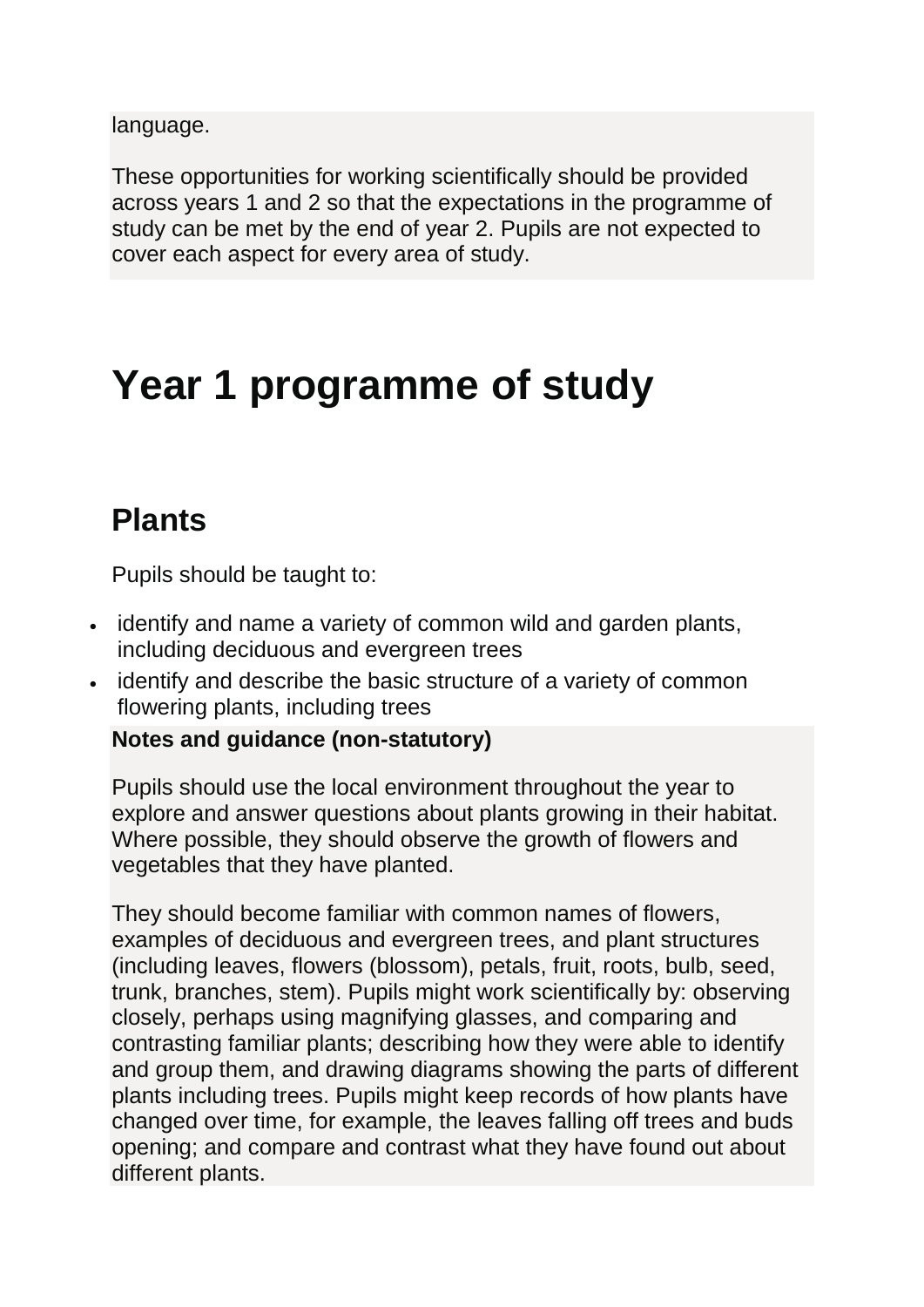## **Animals, including humans**

Pupils should be taught to:

- identify and name a variety of common animals including fish, amphibians, reptiles, birds and mammals
- identify and name a variety of common animals that are carnivores, herbivores and omnivores
- describe and compare the structure of a variety of common animals (fish, amphibians, reptiles, birds and mammals including pets)
- identify, name, draw and label the basic parts of the human body and say which part of the body is associated with each sense

#### **Notes and guidance (non-statutory)**

Pupils should use the local environment throughout the year to explore and answer questions about animals in their habitat. They should understand how to take care of animals taken from their local environment and the need to return them safely after study. Pupils should become familiar with the common names of some fish, amphibians, reptiles, birds and mammals, including those that are kept as pets.

Pupils should have plenty of opportunities to learn the names of the main body parts (including head, neck, arms, elbows, legs, knees, face, ears, eyes, hair, mouth, teeth) through games, actions, songs and rhymes.

Pupils might work scientifically by: using their observations to compare and contrast animals at first hand or through videos and photographs, describing how they identify and group them; grouping animals according to what they eat; and using their senses to compare different textures, sounds and smells.

### **Everyday materials**

Pupils should be taught to:

distinguish between an object and the material from which it is made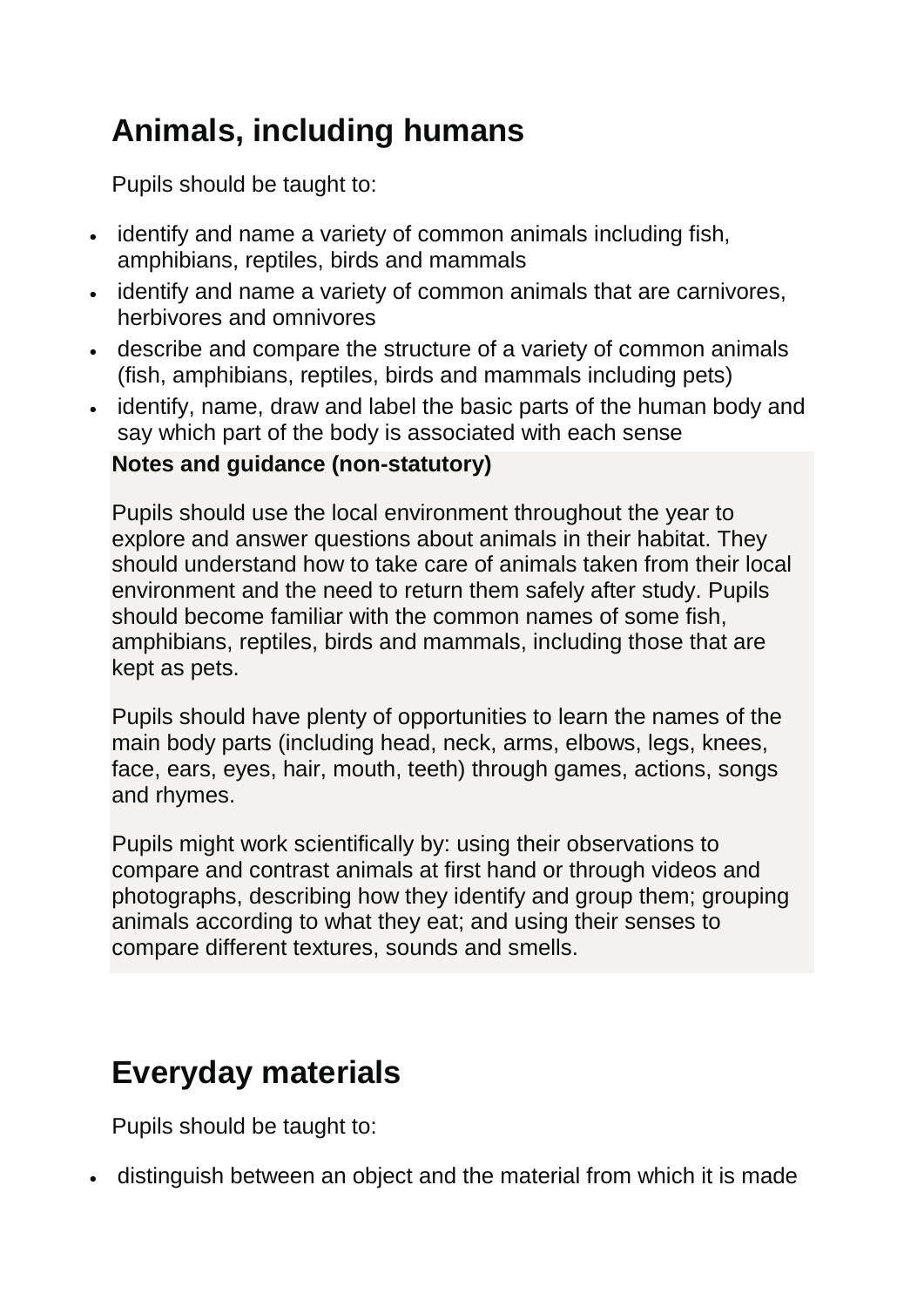- identify and name a variety of everyday materials, including wood, plastic, glass, metal, water, and rock
- describe the simple physical properties of a variety of everyday materials
- compare and group together a variety of everyday materials on the basis of their simple physical properties

#### **Notes and guidance (non-statutory)**

Pupils should explore, name, discuss and raise and answer questions about everyday materials so that they become familiar with the names of materials and properties such as: hard/soft; stretchy/stiff; shiny/dull; rough/smooth; bendy/not bendy; waterproof/not waterproof; absorbent/not absorbent; opaque/transparent. Pupils should explore and experiment with a wide variety of materials, not only those listed in the programme of study, but including for example: brick, paper, fabrics, elastic, foil.

Pupils might work scientifically by: performing simple tests to explore questions, for example: 'What is the best material for an umbrella? … for lining a dog basket? … for curtains? … for a bookshelf? … for a gymnast's leotard?'

### **Seasonal changes**

Pupils should be taught to:

- observe changes across the 4 seasons
- observe and describe weather associated with the seasons and how day length varies

#### **Notes and guidance (non-statutory)**

Pupils should observe and talk about changes in the weather and the seasons.

Note: pupils should be warned that it is not safe to look directly at the sun, even when wearing dark glasses.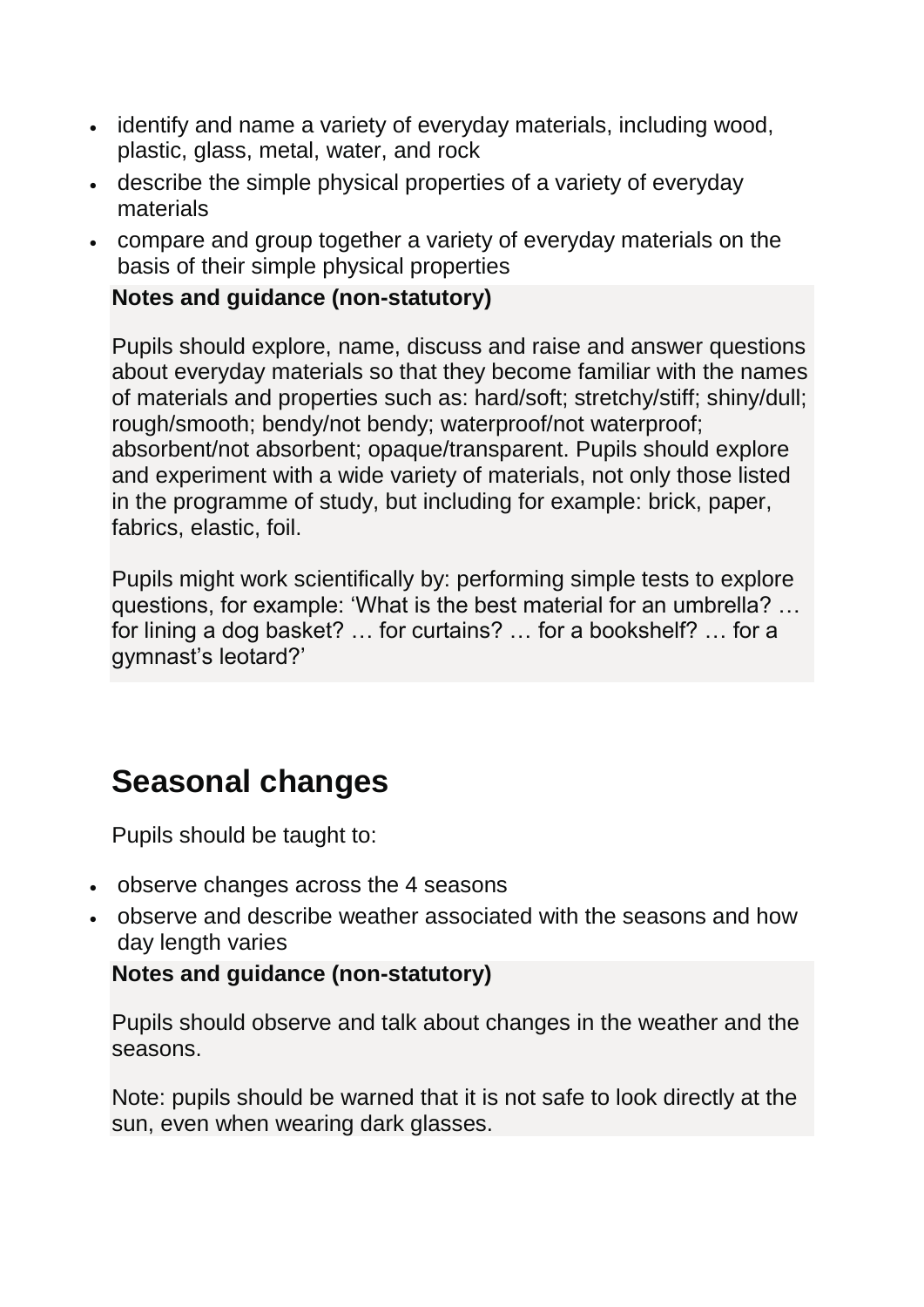Pupils might work scientifically by: making tables and charts about the weather; and making displays of what happens in the world around them, including day length, as the seasons change.

# **Year 2 programme of study**

## **Living things and their habitats**

Pupils should be taught to:

- explore and compare the differences between things that are living, dead, and things that have never been alive
- identify that most living things live in habitats to which they are suited and describe how different habitats provide for the basic needs of different kinds of animals and plants, and how they depend on each other
- identify and name a variety of plants and animals in their habitats, including microhabitats
- describe how animals obtain their food from plants and other animals, using the idea of a simple food chain, and identify and name different sources of food

#### **Notes and guidance (non-statutory)**

Pupils should be introduced to the idea that all living things have certain characteristics that are essential for keeping them alive and healthy. They should raise and answer questions that help them to become familiar with the life processes that are common to all living things. Pupils should be introduced to the terms 'habitat' (a natural environment or home of a variety of plants and animals) and 'microhabitat' (a very small habitat, for example for woodlice under stones, logs or leaf litter). They should raise and answer questions about the local environment that help them to identify and study a variety of plants and animals within their habitat and observe how living things depend on each other, for example, plants serving as a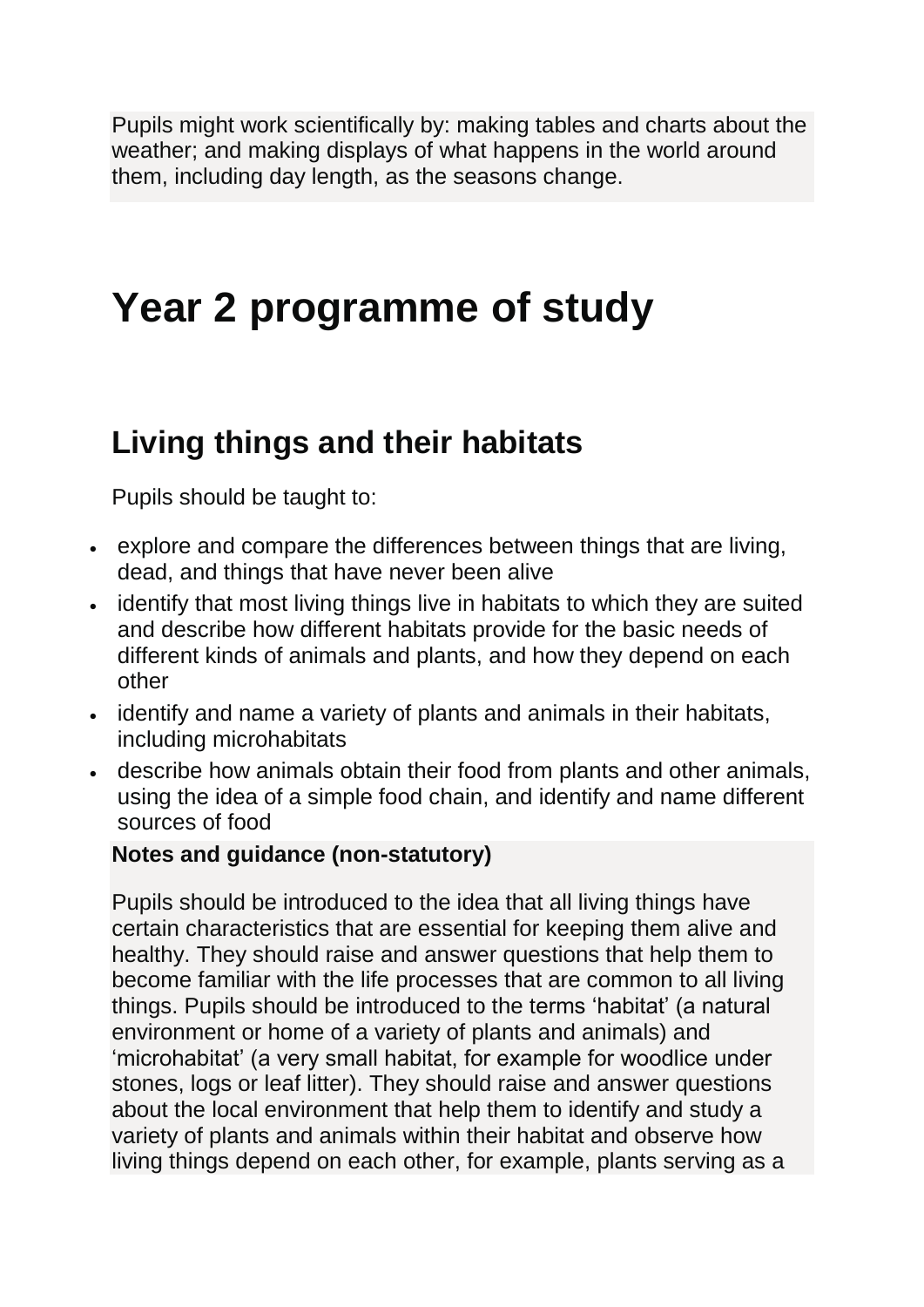source of food and shelter for animals. Pupils should compare animals in familiar habitats with animals found in less familiar habitats, for example, on the seashore, in woodland, in the ocean, in the rainforest.

Pupils might work scientifically by: sorting and classifying things according to whether they are living, dead or were never alive, and recording their findings using charts. They should describe how they decided where to place things, exploring questions like: 'Is a flame alive? Is a deciduous tree dead in winter?' and talk about ways of answering their questions. They could construct a simple food chain that includes humans (eg, grass, cow, human). They could describe the conditions in different habitats and microhabitats (under log, on stony path, under bushes); and find out how the conditions affect the number and type(s) of plants and animals that live there.

### **Plants**

Pupils should be taught to:

- observe and describe how seeds and bulbs grow into mature plants
- find out and describe how plants need water, light and a suitable temperature to grow and stay healthy

#### **Notes and guidance (non-statutory)**

Pupils should use the local environment throughout the year to observe how plants grow. Pupils should be introduced to the requirements of plants for germination, growth and survival, as well as the processes of reproduction and growth in plants.

Note: seeds and bulbs need water to grow but most do not need light; seeds and bulbs have a store of food inside them.

Pupils might work scientifically by: observing and recording, with some accuracy, the growth of a variety of plants as they change over time from a seed or bulb, or observing similar plants at different stages of growth; setting up a comparative test to show that plants need light and water to stay healthy.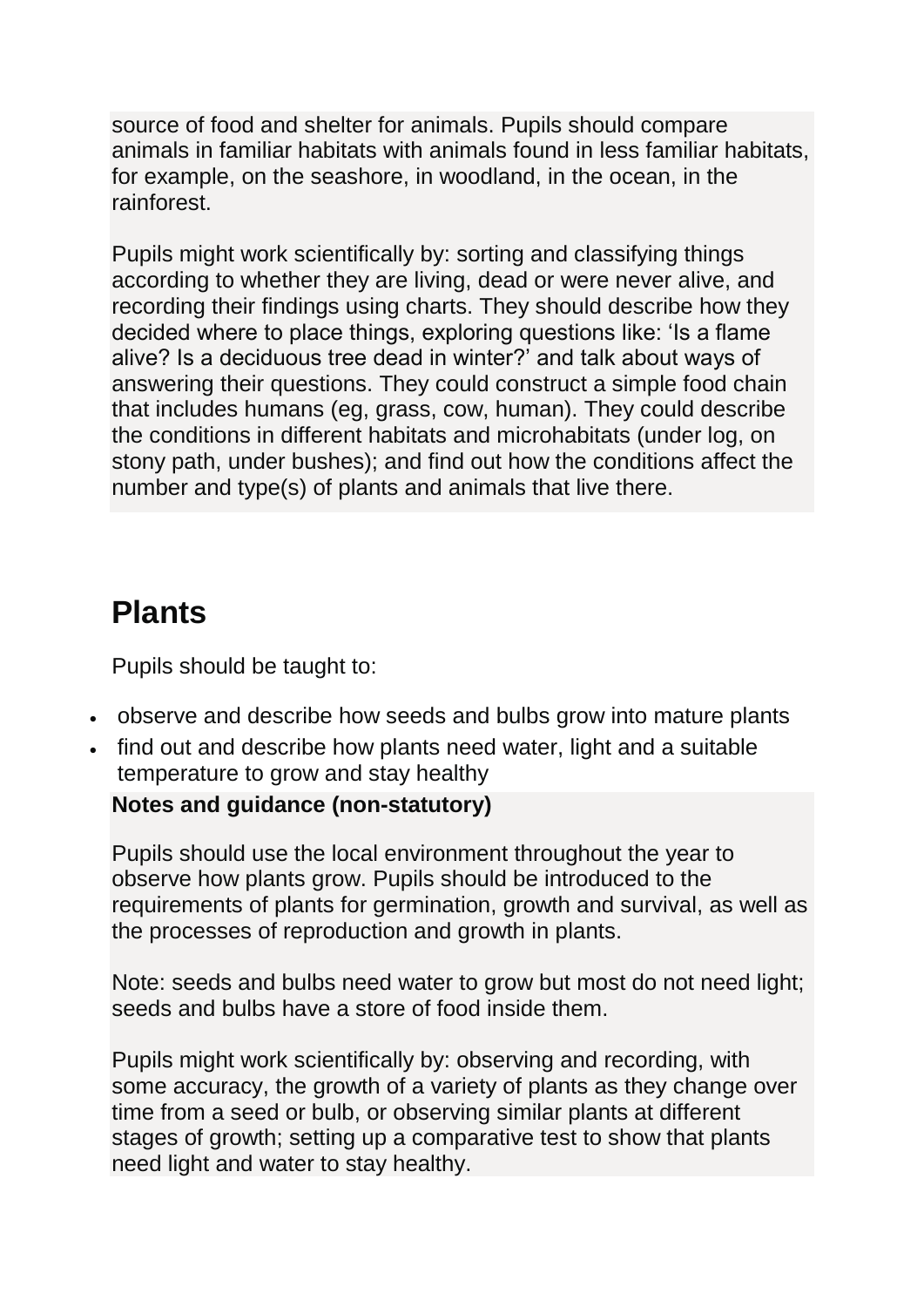## **Animals, including humans**

Pupils should be taught to:

- notice that animals, including humans, have offspring which grow into adults
- find out about and describe the basic needs of animals, including humans, for survival (water, food and air)
- describe the importance for humans of exercise, eating the right amounts of different types of food, and hygiene

#### **Notes and guidance (non-statutory)**

Pupils should be introduced to the basic needs of animals for survival, as well as the importance of exercise and nutrition for humans. They should also be introduced to the processes of reproduction and growth in animals. The focus at this stage should be on questions that help pupils to recognise growth; they should not be expected to understand how reproduction occurs.

The following examples might be used: egg, chick, chicken: egg, caterpillar, pupa, butterfly; spawn, tadpole, frog; lamb, sheep. Growing into adults can include reference to baby, toddler, child, teenager, adult.

Pupils might work scientifically by: observing, through video or firsthand observation and measurement, how different animals, including humans, grow; asking questions about what things animals need for survival and what humans need to stay healthy; and suggesting ways to find answers to their questions.

### **Uses of everyday materials**

Pupils should be taught to:

• identify and compare the suitability of a variety of everyday materials, including wood, metal, plastic, glass, brick, rock, paper and cardboard for particular uses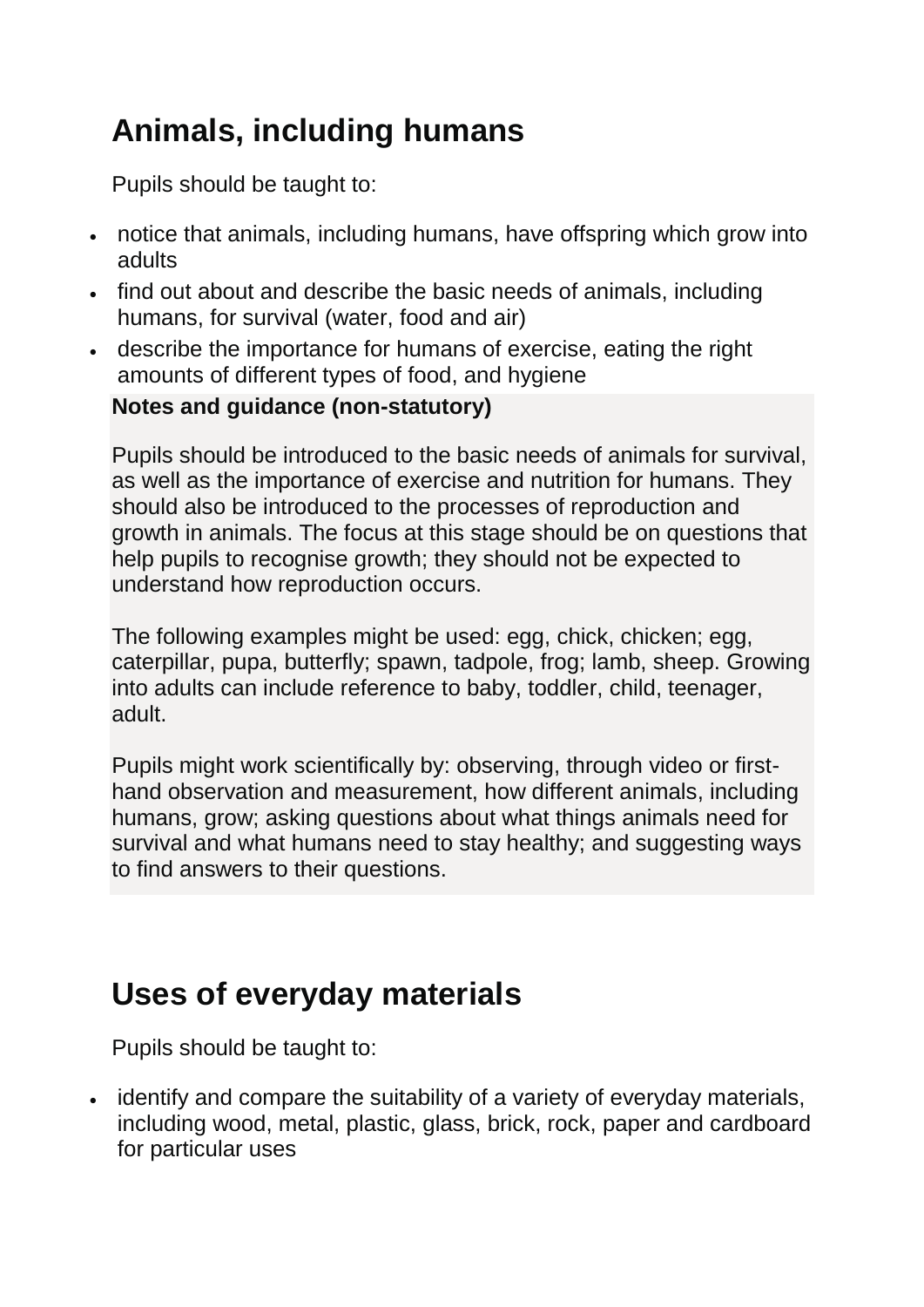• find out how the shapes of solid objects made from some materials can be changed by squashing, bending, twisting and stretching

#### **Notes and guidance (non-statutory)**

Pupils should identify and discuss the uses of different everyday materials so that they become familiar with how some materials are used for more than one thing (metal can be used for coins, cans, cars and table legs; wood can be used for matches, floors, and telegraph poles) or different materials are used for the same thing (spoons can be made from plastic, wood, metal, but not normally from glass). They should think about the properties of materials that make them suitable or unsuitable for particular purposes and they should be encouraged to think about unusual and creative uses for everyday materials. Pupils might find out about people who have developed useful new materials, for example John Dunlop, Charles Macintosh or John McAdam.

Pupils might work scientifically by: comparing the uses of everyday materials in and around the school with materials found in other places (at home, the journey to school, on visits, and in stories, rhymes and songs); observing closely, identifying and classifying the uses of different materials, and recording their observations.

# **Lower key stage 2 – years 3 and 4**

The principal focus of science teaching in lower key stage 2 is to enable pupils to broaden their scientific view of the world around them. They should do this through exploring, talking about, testing and developing ideas about everyday phenomena and the relationships between living things and familiar environments, and by beginning to develop their ideas about functions, relationships and interactions. They should ask their own questions about what they observe and make some decisions about which types of scientific enquiry are likely to be the best ways of answering them, including observing changes over time, noticing patterns, grouping and classifying things, carrying out simple comparative and fair tests and finding things out using secondary sources of information. They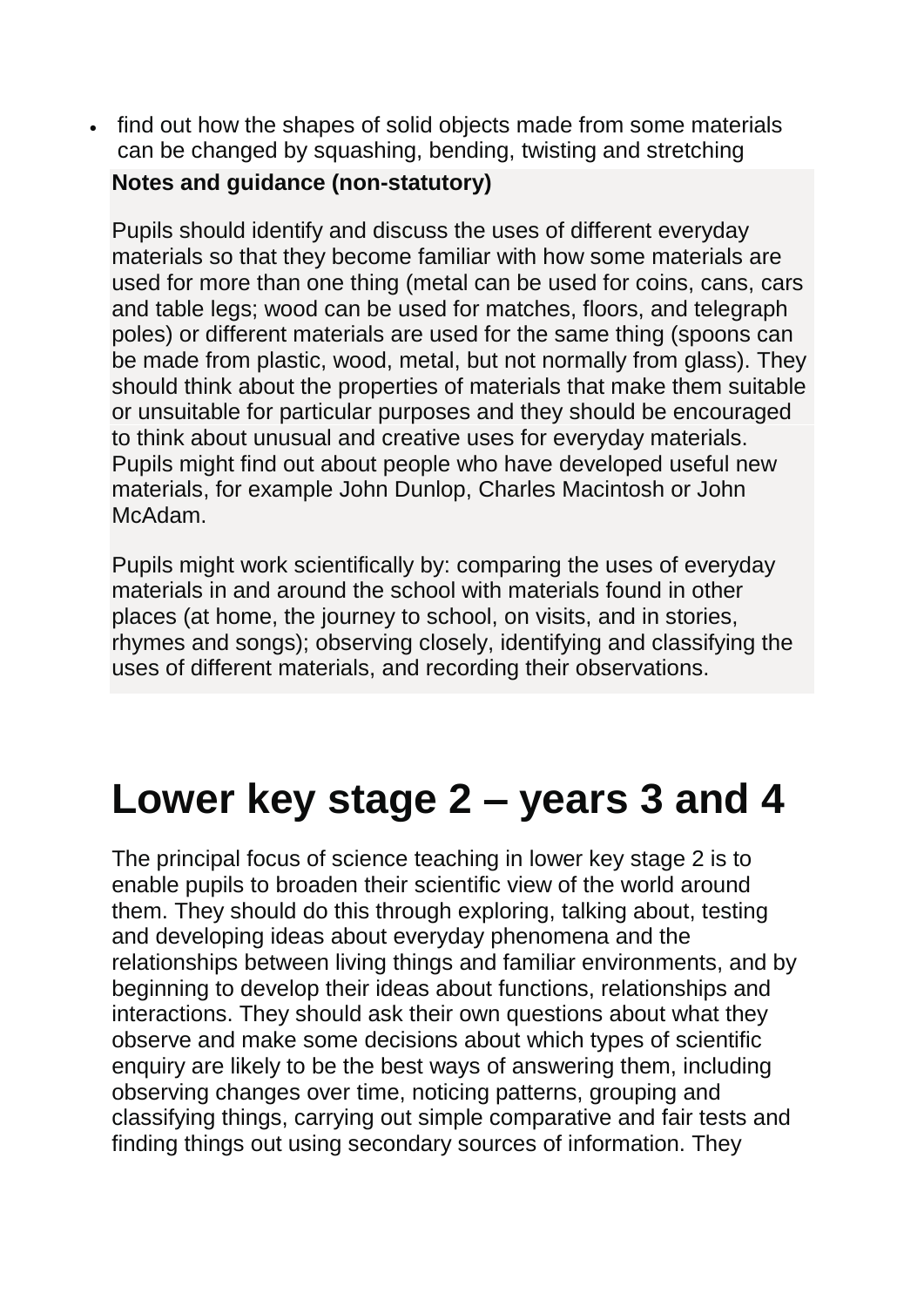should draw simple conclusions and use some scientific language, first, to talk about and, later, to write about what they have found out.

'Working scientifically' is described separately at the beginning of the programme of study, but must always be taught through and clearly related to substantive science content in the programme of study. Throughout the notes and guidance, examples show how scientific methods and skills might be linked to specific elements of the content.

Pupils should read and spell scientific vocabulary correctly and with confidence, using their growing word-reading and spelling knowledge.

# **Lower key stage 2 programme of study**

### **Working scientifically**

During years 3 and 4, pupils should be taught to use the following practical scientific methods, processes and skills through the teaching of the programme of study content:

- asking relevant questions and using different types of scientific enquiries to answer them
- setting up simple practical enquiries, comparative and fair tests
- making systematic and careful observations and, where appropriate, taking accurate measurements using standard units, using a range of equipment, including thermometers and data loggers
- gathering, recording, classifying and presenting data in a variety of ways to help in answering questions
- recording findings using simple scientific language, drawings, labelled diagrams, keys, bar charts, and tables
- reporting on findings from enquiries, including oral and written explanations, displays or presentations of results and conclusions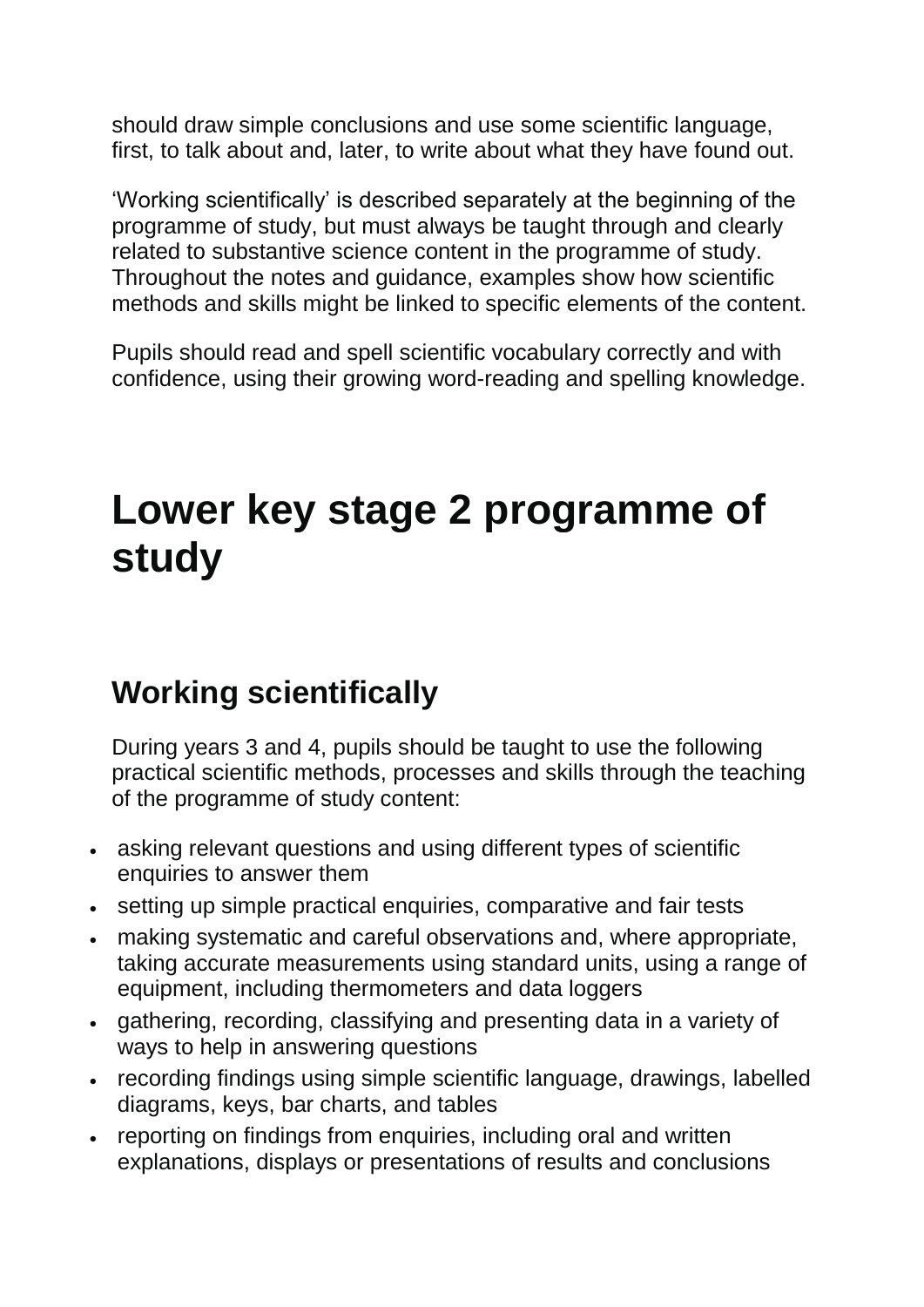- using results to draw simple conclusions, make predictions for new values, suggest improvements and raise further questions
- identifying differences, similarities or changes related to simple scientific ideas and processes
- using straightforward scientific evidence to answer questions or to support their findings.

#### **Notes and guidance (non-statutory)**

Pupils in years 3 and 4 should be given a range of scientific experiences to enable them to raise their own questions about the world around them. They should start to make their own decisions about the most appropriate type of scientific enquiry they might use to answer questions; recognise when a simple fair test is necessary and help to decide how to set it up; talk about criteria for grouping, sorting and classifying; and use simple keys. They should begin to look for naturally occurring patterns and relationships and decide what data to collect to identify them. They should help to make decisions about what observations to make, how long to make them for and the type of simple equipment that might be used. They should learn how to use new equipment, such as data loggers, appropriately. They should collect data from their own observations and measurements, using notes, simple tables and standard units, and help to make decisions about how to record and analyse this data.

With help, pupils should look for changes, patterns, similarities and differences in their data in order to draw simple conclusions and answer questions. With support, they should identify new questions arising from the data, making predictions for new values within or beyond the data they have collected, and finding ways of improving what they have already done. They should also recognise when and how secondary sources might help them to answer questions that cannot be answered through practical investigations.

Pupils should use relevant scientific language to discuss their ideas and communicate their findings in ways that are appropriate for different audiences.

These opportunities for working scientifically should be provided across years 3 and 4 so that the expectations in the programme of study can be met by the end of year 4. Pupils are not expected to cover each aspect for every area of study.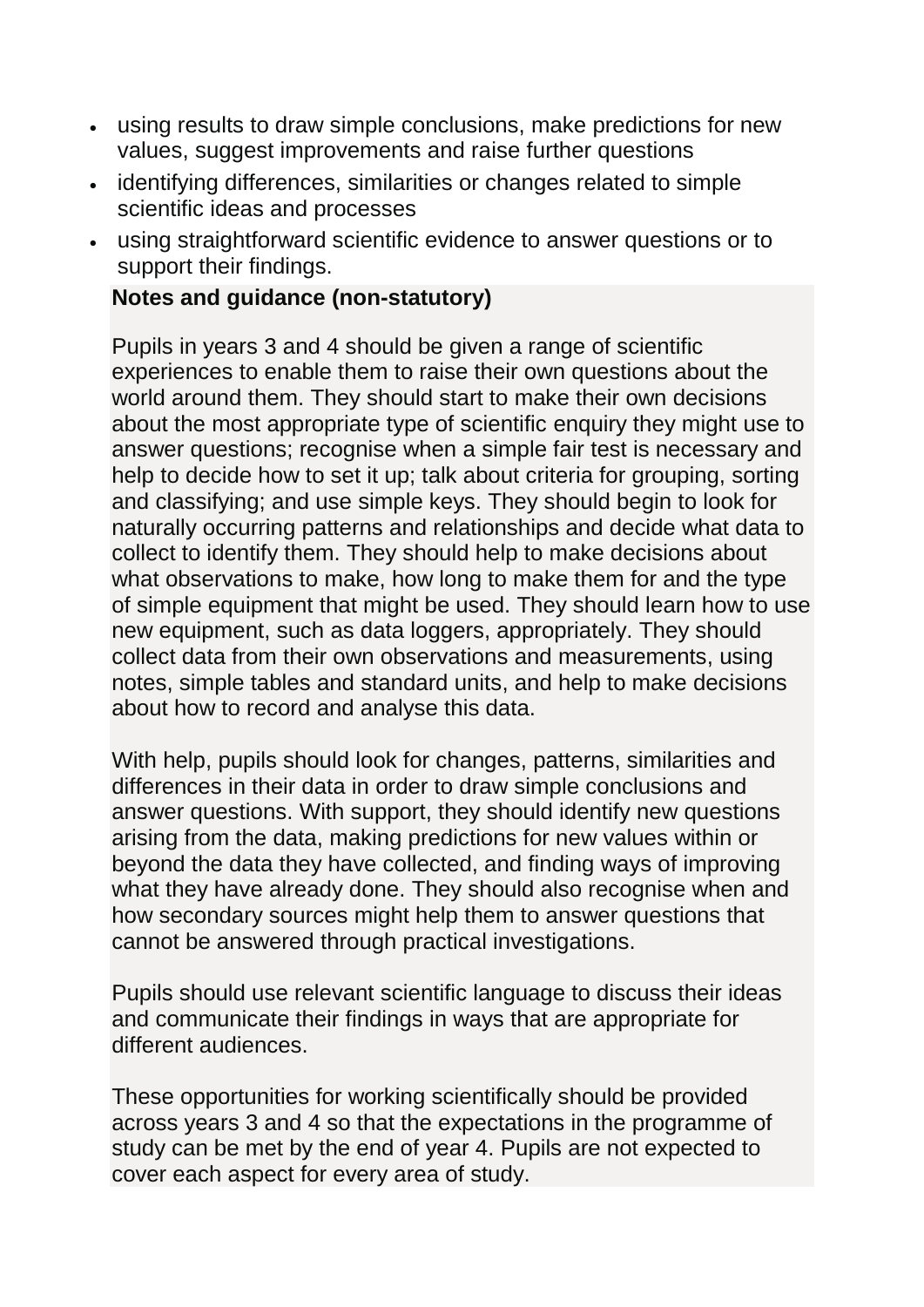# **Year 3 programme of study**

## **Plants**

Pupils should be taught to:

- identify and describe the functions of different parts of flowering plants: roots, stem/trunk, leaves and flowers
- explore the requirements of plants for life and growth (air, light, water, nutrients from soil, and room to grow) and how they vary from plant to plant
- investigate the way in which water is transported within plants
- explore the part that flowers play in the life cycle of flowering plants, including pollination, seed formation and seed dispersal

#### **Notes and guidance (non-statutory)**

Pupils should be introduced to the relationship between structure and function: the idea that every part has a job to do. They should explore questions that focus on the role of the roots and stem in nutrition and support, leaves for nutrition and flowers for reproduction.

Note: pupils can be introduced to the idea that plants can make their own food, but at this stage they do not need to understand how this happens.

Pupils might work scientifically by: comparing the effect of different factors on plant growth, for example, the amount of light, the amount of fertiliser; discovering how seeds are formed by observing the different stages of plant life cycles over a period of time; looking for patterns in the structure of fruits that relate to how the seeds are dispersed. They might observe how water is transported in plants, for example, by putting cut, white carnations into coloured water and observing how water travels up the stem to the flowers.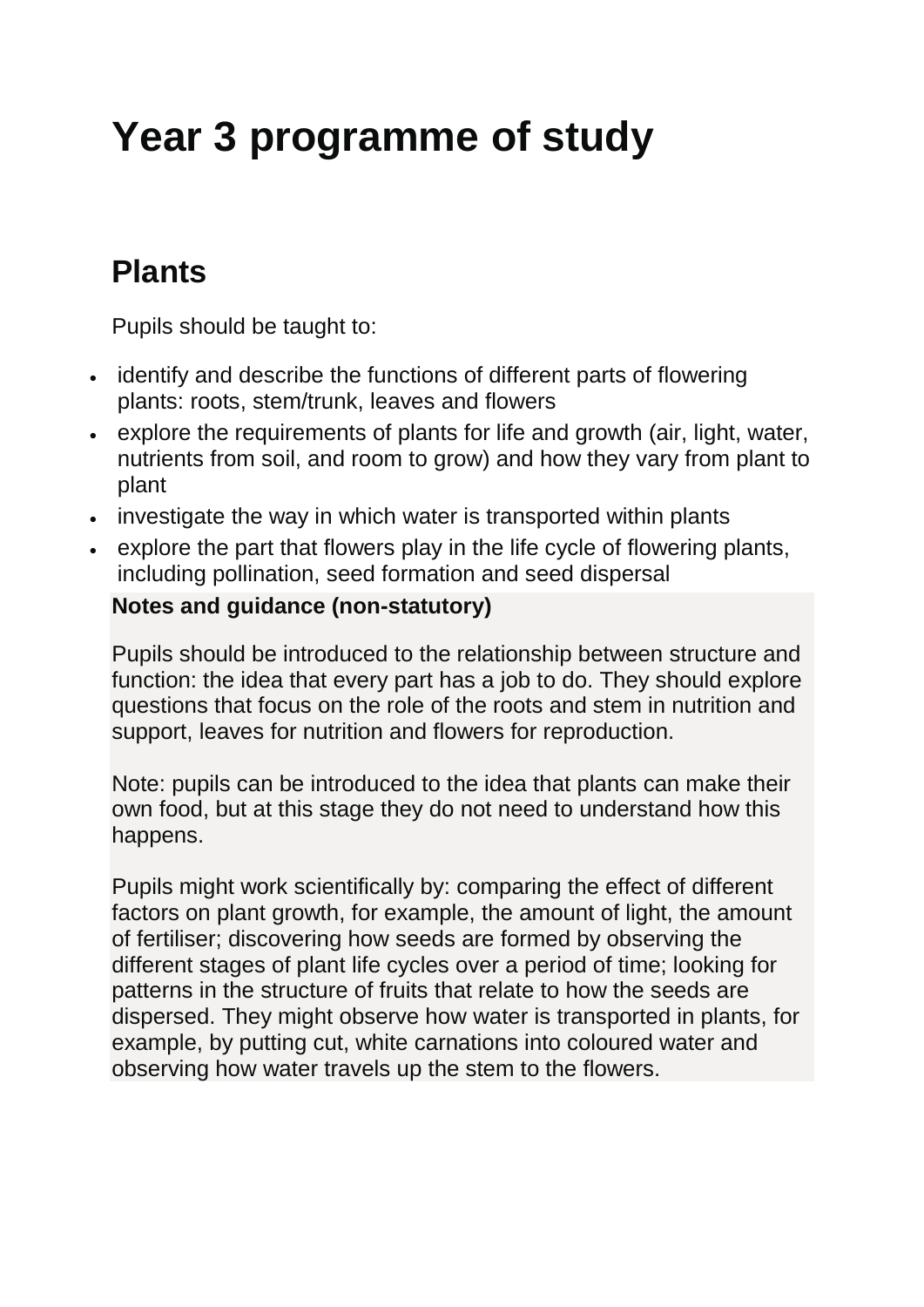## **Animals, including humans**

Pupils should be taught to:

- identify that animals, including humans, need the right types and amount of nutrition, and that they cannot make their own food; they get nutrition from what they eat
- identify that humans and some other animals have skeletons and muscles for support, protection and movement

#### **Notes and guidance (non-statutory)**

Pupils should continue to learn about the importance of nutrition and should be introduced to the main body parts associated with the skeleton and muscles, finding out how different parts of the body have special functions.

Pupils might work scientifically by: identifying and grouping animals with and without skeletons and observing and comparing their movement; exploring ideas about what would happen if humans did not have skeletons. They might compare and contrast the diets of different animals (including their pets) and decide ways of grouping them according to what they eat. They might research different food groups and how they keep us healthy, and design meals based on what they find out.

### **Rocks**

Pupils should be taught to:

- compare and group together different kinds of rocks on the basis of their appearance and simple physical properties
- describe in simple terms how fossils are formed when things that have lived are trapped within rock
- recognise that soils are made from rocks and organic matter **Notes and guidance (non-statutory)**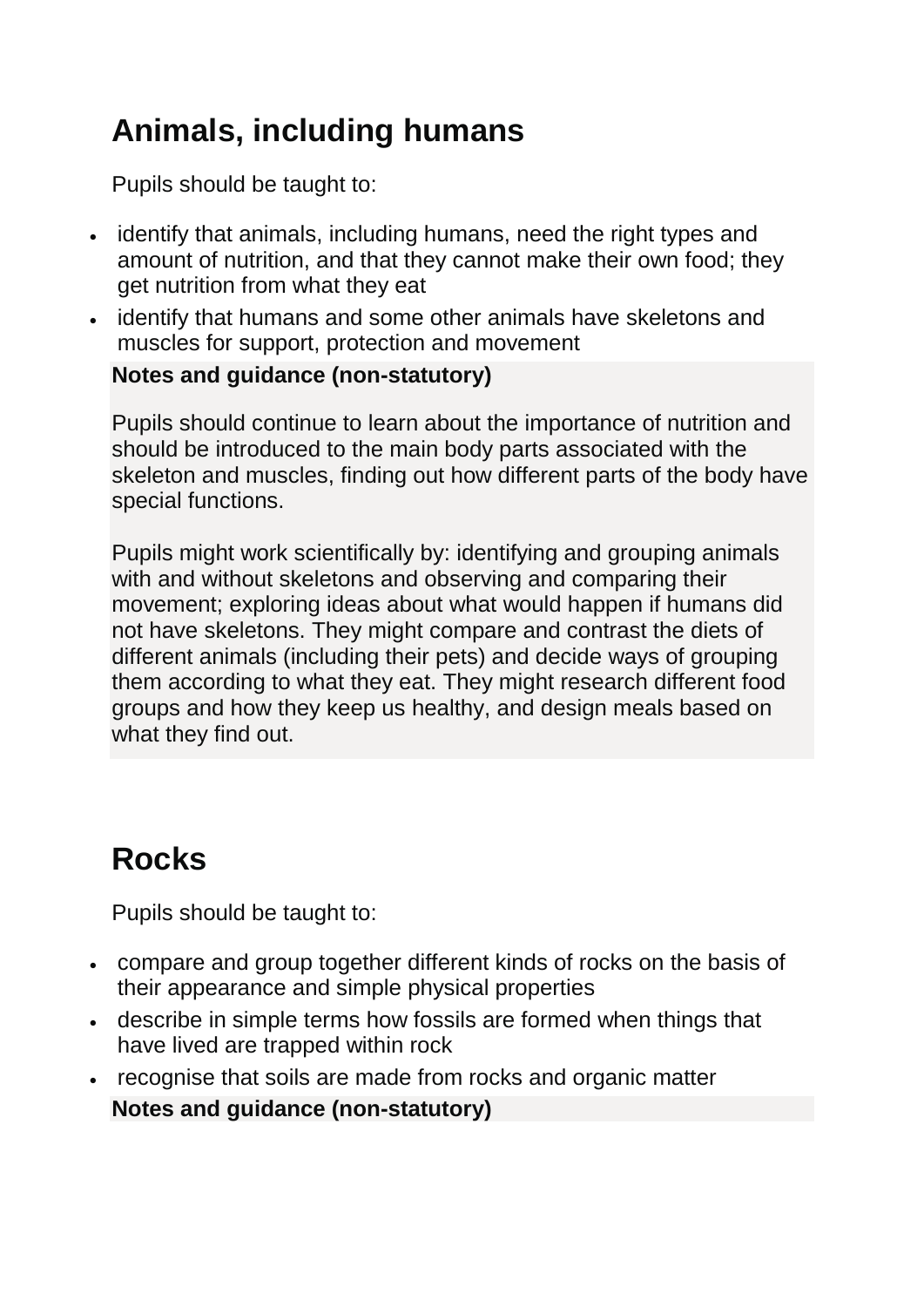Linked with work in geography, pupils should explore different kinds of rocks and soils, including those in the local environment.

Pupils might work scientifically by: observing rocks, including those used in buildings and gravestones, and exploring how and why they might have changed over time; using a hand lens or microscope to help them to identify and classify rocks according to whether they have grains or crystals, and whether they have fossils in them. Pupils might research and discuss the different kinds of living things whose fossils are found in sedimentary rock and explore how fossils are formed. Pupils could explore different soils and identify similarities and differences between them and investigate what happens when rocks are rubbed together or what changes occur when they are in water. They can raise and answer questions about the way soils are formed.

## **Light**

Pupils should be taught to:

- recognise that they need light in order to see things and that dark is the absence of light
- notice that light is reflected from surfaces
- recognise that light from the sun can be dangerous and that there are ways to protect their eyes
- recognise that shadows are formed when the light from a light source is blocked by an opaque object
- find patterns in the way that the size of shadows change **Notes and guidance (non-statutory)**

Pupils should explore what happens when light reflects off a mirror or other reflective surfaces, including playing mirror games to help them to answer questions about how light behaves. They should think about why it is important to protect their eyes from bright lights. They should look for, and measure, shadows, and find out how they are formed and what might cause the shadows to change.

Note: pupils should be warned that it is not safe to look directly at the sun, even when wearing dark glasses.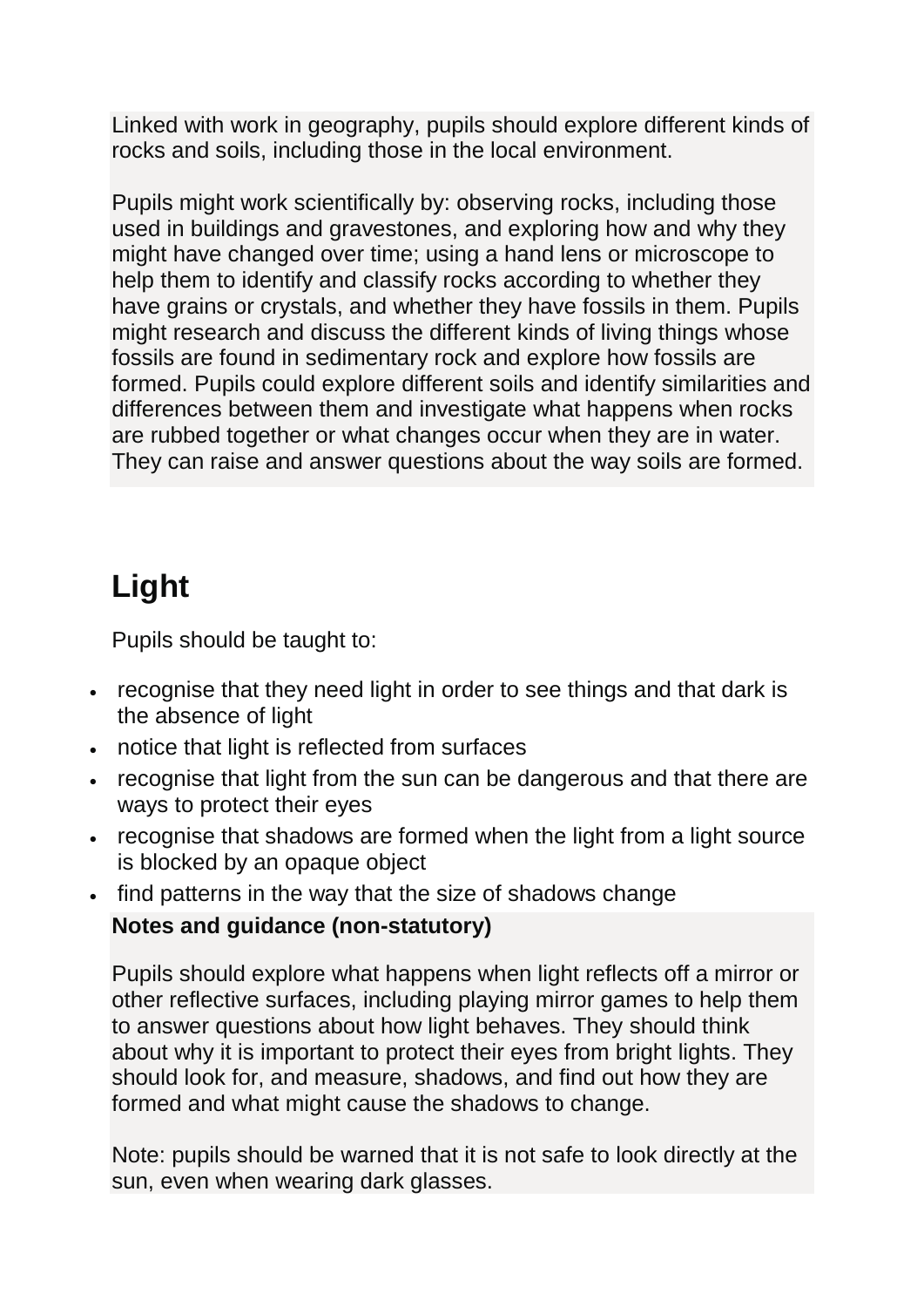Pupils might work scientifically by: looking for patterns in what happens to shadows when the light source moves or the distance between the light source and the object changes.

## **Forces and magnets**

- compare how things move on different surfaces
- notice that some forces need contact between 2 objects, but magnetic forces can act at a distance
- observe how magnets attract or repel each other and attract some materials and not others
- compare and group together a variety of everyday materials on the basis of whether they are attracted to a magnet, and identify some magnetic materials
- describe magnets as having 2 poles
- predict whether 2 magnets will attract or repel each other, depending on which poles are facing

#### **Notes and guidance (non-statutory)**

Pupils should observe that magnetic forces can act without direct contact, unlike most forces, where direct contact is necessary (for example, opening a door, pushing a swing). They should explore the behaviour and everyday uses of different magnets (for example, bar, ring, button and horseshoe).

Pupils might work scientifically by: comparing how different things move and grouping them; raising questions and carrying out tests to find out how far things move on different surfaces, and gathering and recording data to find answers to their questions; exploring the strengths of different magnets and finding a fair way to compare them; sorting materials into those that are magnetic and those that are not; looking for patterns in the way that magnets behave in relation to each other and what might affect this, for example, the strength of the magnet or which pole faces another; identifying how these properties make magnets useful in everyday items and suggesting creative uses for different magnets.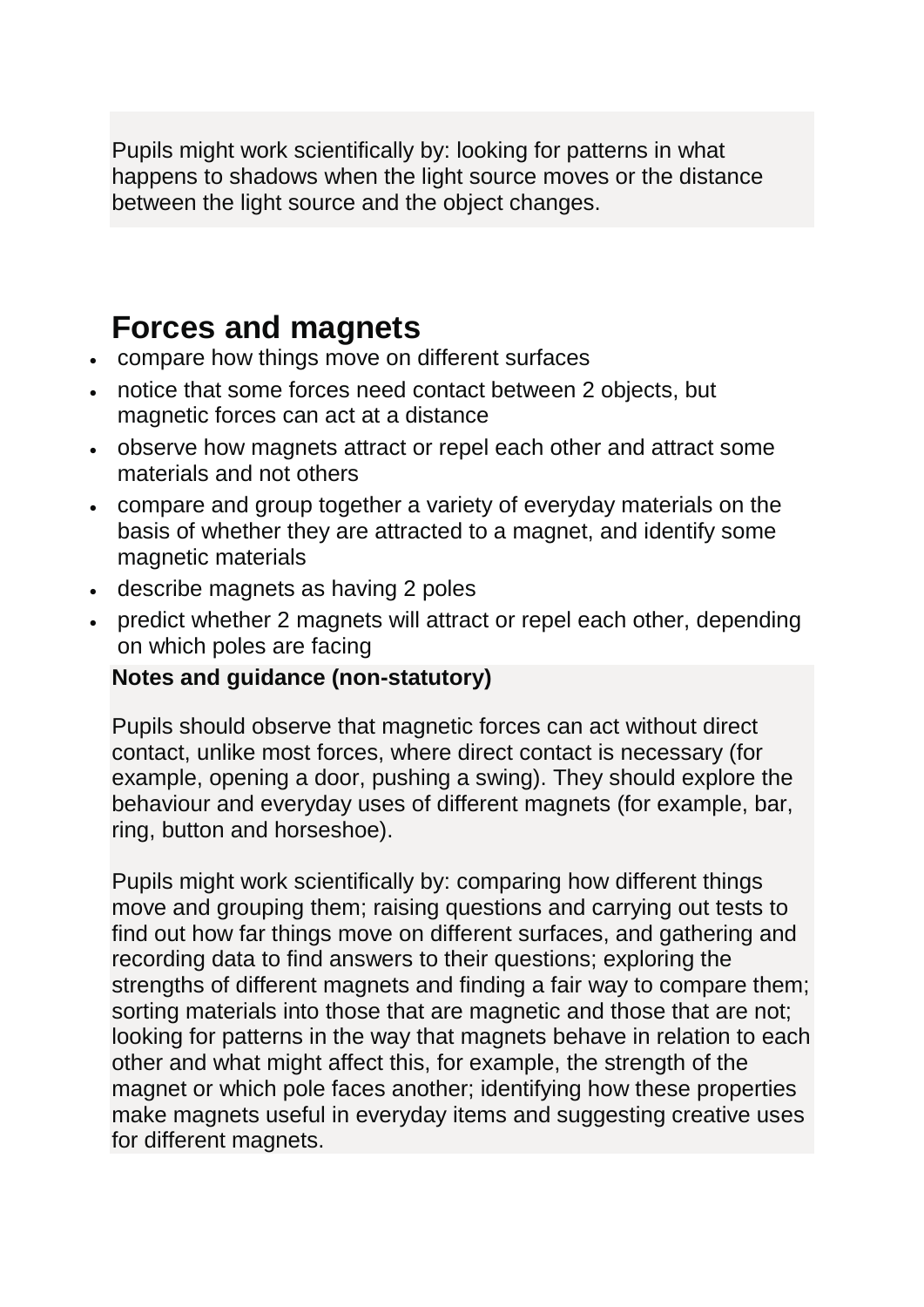# **Year 4 programme of study**

### **Living things and their habitats**

Pupils should be taught to:

- recognise that living things can be grouped in a variety of ways
- explore and use classification keys to help group, identify and name a variety of living things in their local and wider environment
- recognise that environments can change and that this can sometimes pose dangers to living things

#### **Notes and guidance (non-statutory)**

Pupils should use the local environment throughout the year to raise and answer questions that help them to identify and study plants and animals in their habitat. They should identify how the habitat changes throughout the year. Pupils should explore possible ways of grouping a wide selection of living things that include animals, flowering plants and non-flowering plants. Pupils could begin to put vertebrate animals into groups, for example: fish, amphibians, reptiles, birds, and mammals; and invertebrates into snails and slugs, worms, spiders, and insects.

Note: plants can be grouped into categories such as flowering plants (including grasses) and non-flowering plants, for example ferns and mosses.

Pupils should explore examples of human impact (both positive and negative) on environments, for example, the positive effects of nature reserves, ecologically planned parks, or garden ponds, and the negative effects of population and development, litter or deforestation.

Pupils might work scientifically by: using and making simple guides or keys to explore and identify local plants and animals; making a guide to local living things; raising and answering questions based on their observations of animals and what they have found out about other animals that they have researched.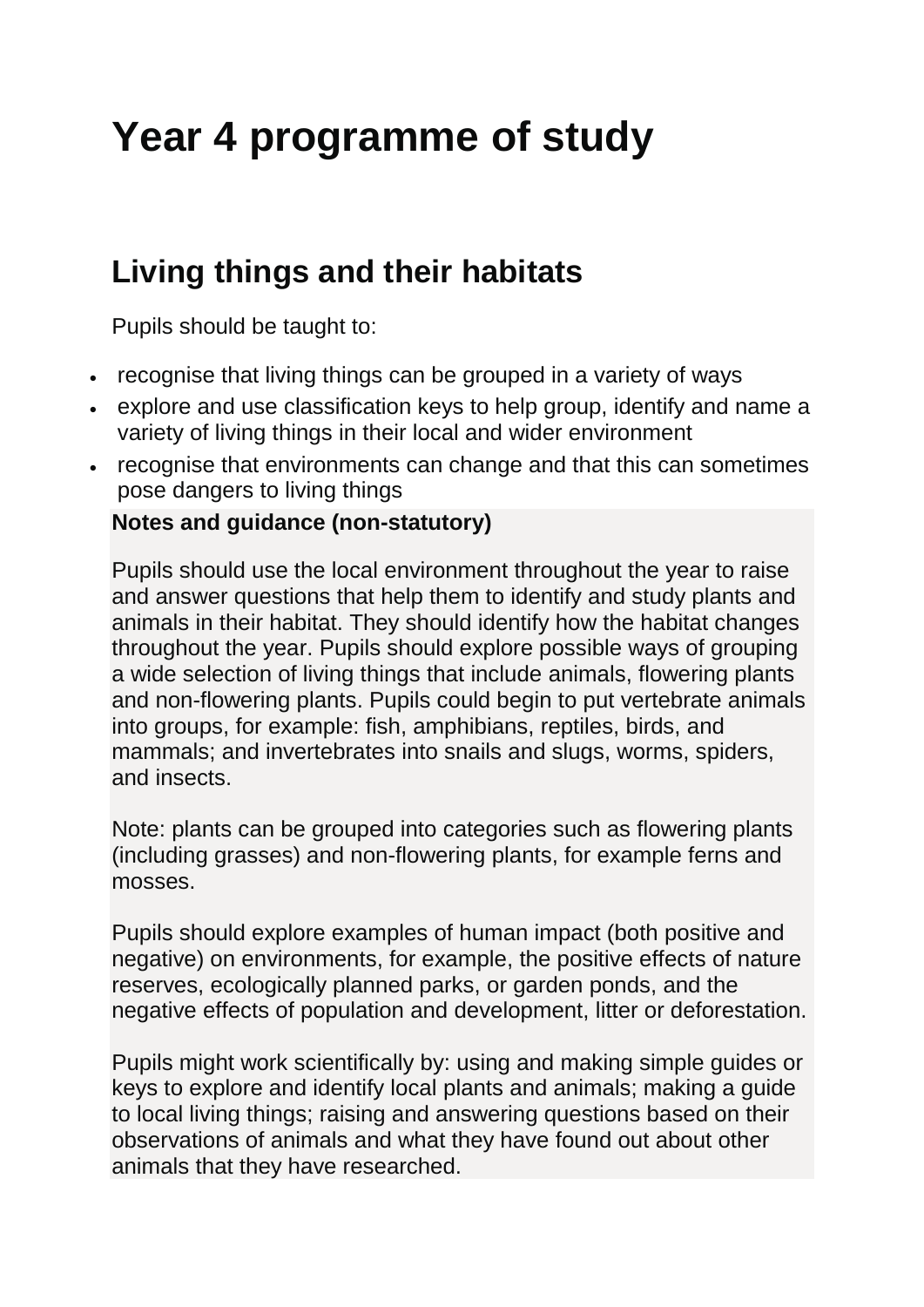## **Animals, including humans**

Pupils should be taught to:

- describe the simple functions of the basic parts of the digestive system in humans
- identify the different types of teeth in humans and their simple functions
- construct and interpret a variety of food chains, identifying producers, predators and prey

#### **Notes and guidance (non-statutory)**

Pupils should be introduced to the main body parts associated with the digestive system, for example: mouth, tongue, teeth, oesophagus, stomach, and small and large intestine, and explore questions that help them to understand their special functions.

Pupils might work scientifically by: comparing the teeth of carnivores and herbivores and suggesting reasons for differences; finding out what damages teeth and how to look after them. They might draw and discuss their ideas about the digestive system and compare them with models or images.

### **States of matter**

Pupils should be taught to:

- compare and group materials together, according to whether they are solids, liquids or gases
- observe that some materials change state when they are heated or cooled, and measure or research the temperature at which this happens in degrees Celsius (°C)
- identify the part played by evaporation and condensation in the water cycle and associate the rate of evaporation with temperature

**Notes and guidance (non-statutory)**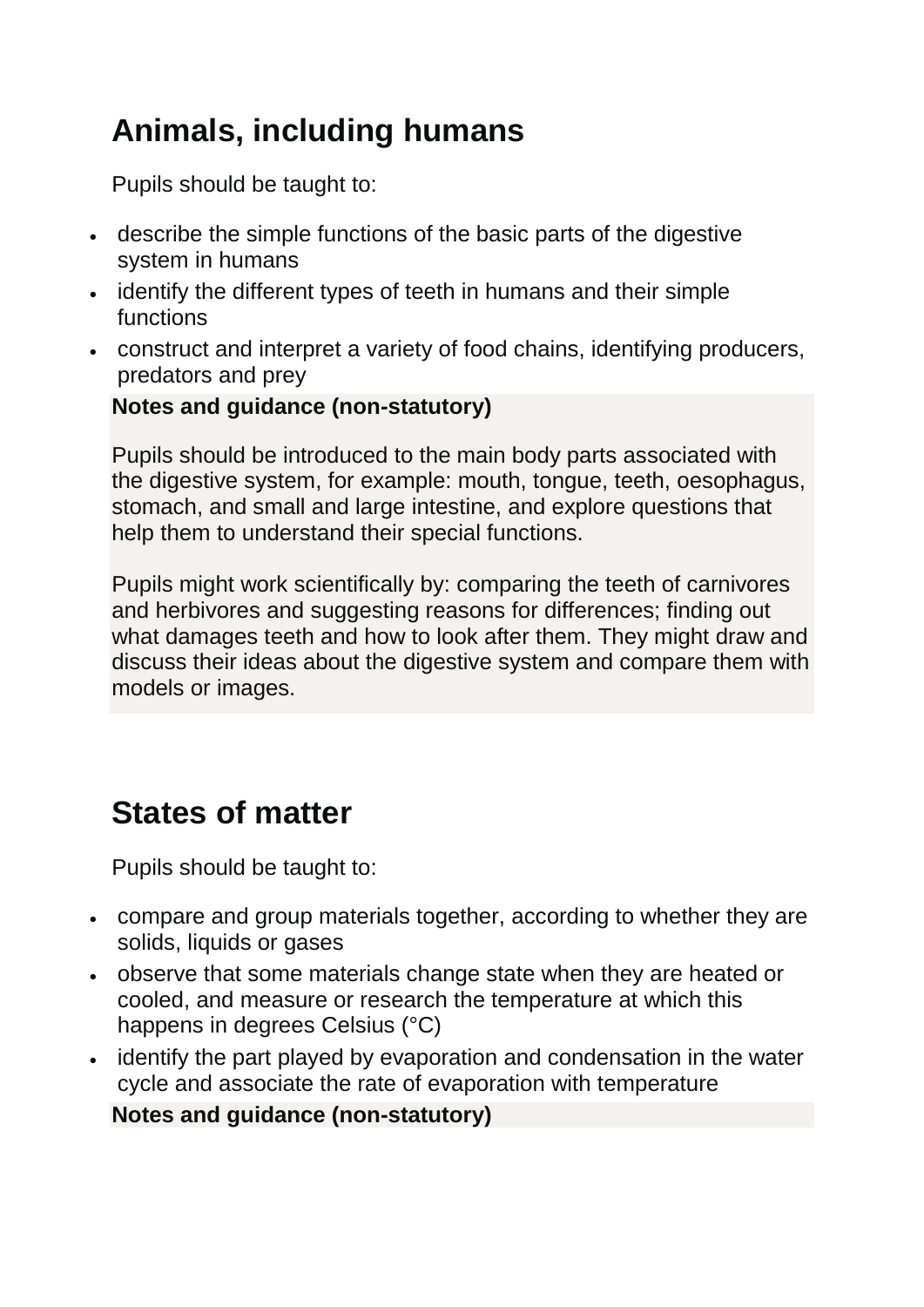Pupils should explore a variety of everyday materials and develop simple descriptions of the states of matter (solids hold their shape; liquids form a pool not a pile; gases escape from an unsealed container). Pupils should observe water as a solid, a liquid and a gas and should note the changes to water when it is heated or cooled.

Note: teachers should avoid using materials where heating is associated with chemical change, for example, through baking or burning.

Pupils might work scientifically by: grouping and classifying a variety of different materials; exploring the effect of temperature on substances such as chocolate, butter, cream (for example, to make food such as chocolate crispy cakes and ice-cream for a party). They could research the temperature at which materials change state, for example, when iron melts or when oxygen condenses into a liquid. They might observe and record evaporation over a period of time, for example, a puddle in the playground or washing on a line, and investigate the effect of temperature on washing drying or snowmen melting.

# **Sound**

Pupils should be taught to:

- identify how sounds are made, associating some of them with something vibrating
- recognise that vibrations from sounds travel through a medium to the ear
- find patterns between the pitch of a sound and features of the object that produced it
- find patterns between the volume of a sound and the strength of the vibrations that produced it
- recognise that sounds get fainter as the distance from the sound source increases

**Notes and guidance (non-statutory)**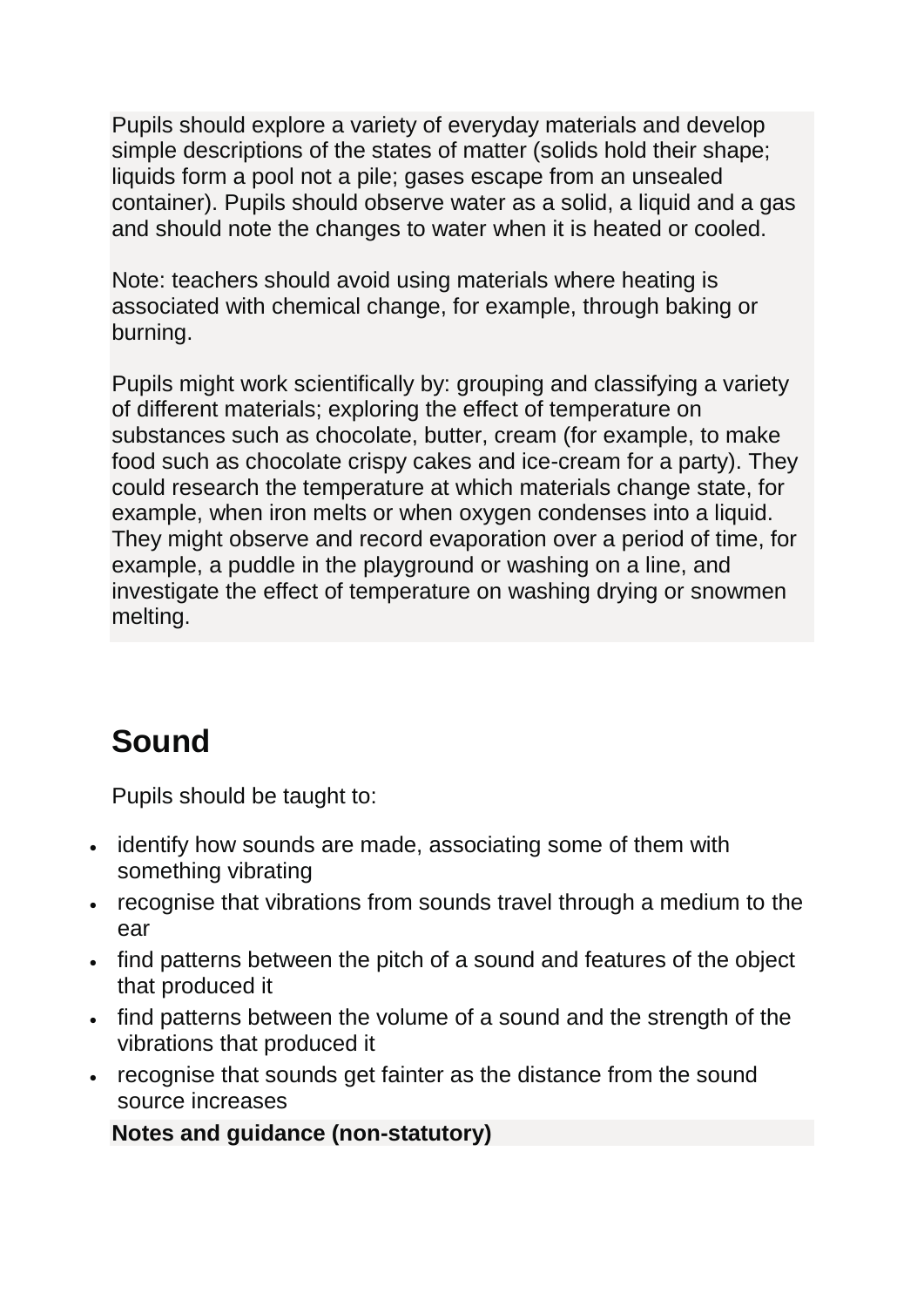Pupils should explore and identify the way sound is made through vibration in a range of different musical instruments from around the world; and find out how the pitch and volume of sounds can be changed in a variety of ways.

Pupils might work scientifically by: finding patterns in the sounds that are made by different objects such as saucepan lids of different sizes or elastic bands of different thicknesses. They might make earmuffs from a variety of different materials to investigate which provides the best insulation against sound. They could make and play their own instruments by using what they have found out about pitch and volume.

## **Electricity**

Pupils should be taught to:

- identify common appliances that run on electricity
- construct a simple series electrical circuit, identifying and naming its basic parts, including cells, wires, bulbs, switches and buzzers
- identify whether or not a lamp will light in a simple series circuit, based on whether or not the lamp is part of a complete loop with a battery
- recognise that a switch opens and closes a circuit and associate this with whether or not a lamp lights in a simple series circuit
- recognise some common conductors and insulators, and associate metals with being good conductors

#### **Notes and guidance (non-statutory)**

Pupils should construct simple series circuits, trying different components, for example, bulbs, buzzers and motors, and including switches, and use their circuits to create simple devices. Pupils should draw the circuit as a pictorial representation, not necessarily using conventional circuit symbols at this stage; these will be introduced in year 6.

Note: pupils might use the terms current and voltage, but these should not be introduced or defined formally at this stage. Pupils should be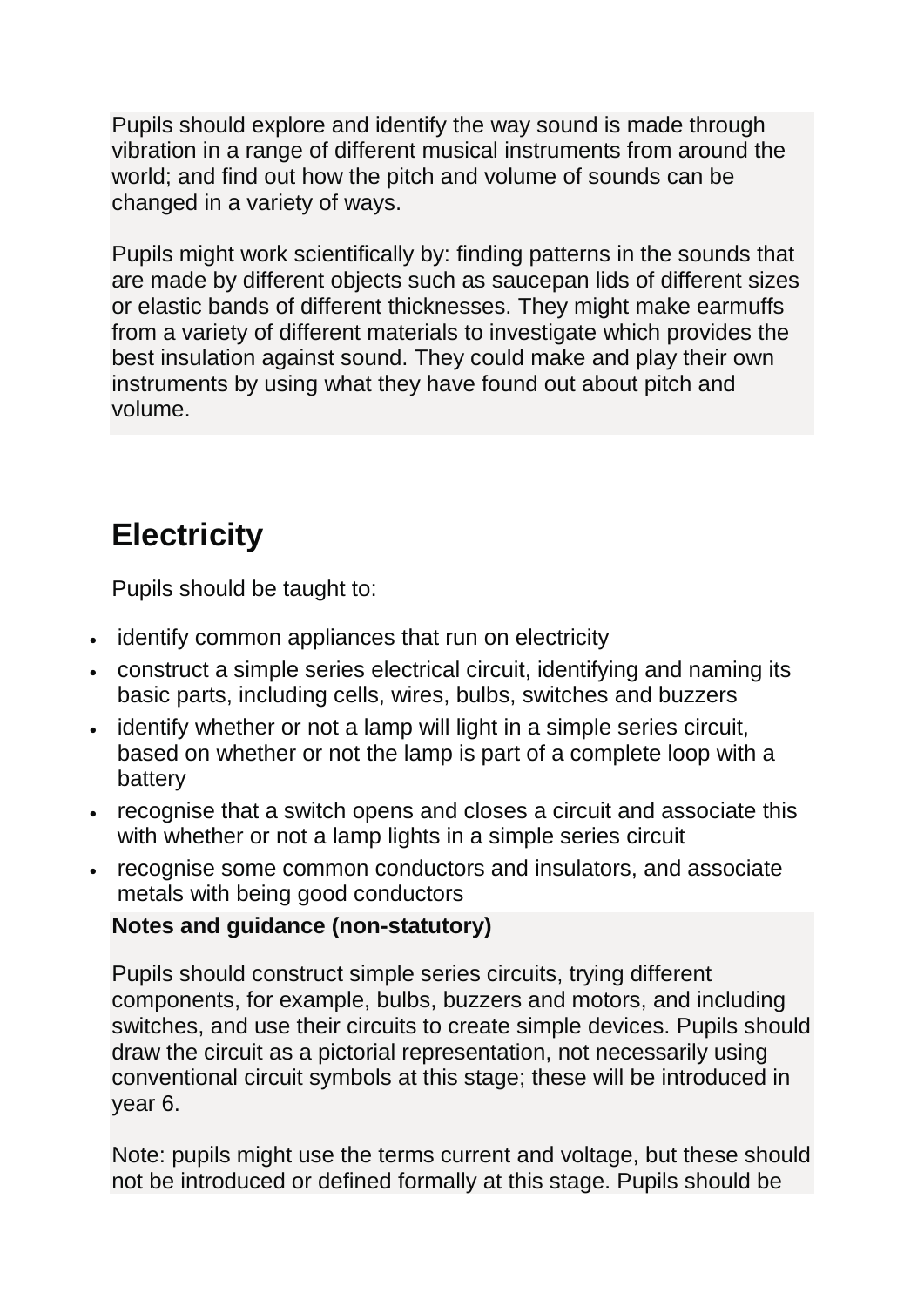taught about precautions for working safely with electricity.

Pupils might work scientifically by: observing patterns, for example, that bulbs get brighter if more cells are added, that metals tend to be conductors of electricity, and that some materials can and some cannot be used to connect across a gap in a circuit.

# **Upper key stage 2 – years 5 and 6**

The principal focus of science teaching in upper key stage 2 is to enable pupils to develop a deeper understanding of a wide range of scientific ideas. They should do this through exploring and talking about their ideas; asking their own questions about scientific phenomena; and analysing functions, relationships and interactions more systematically. At upper key stage 2, they should encounter more abstract ideas and begin to recognise how these ideas help them to understand and predict how the world operates. They should also begin to recognise that scientific ideas change and develop over time. They should select the most appropriate ways to answer science questions using different types of scientific enquiry, including observing changes over different periods of time, noticing patterns, grouping and classifying things, carrying out comparative and fair tests and finding things out using a wide range of secondary sources of information. Pupils should draw conclusions based on their data and observations, use evidence to justify their ideas, and use their scientific knowledge and understanding to explain their findings.

'Working and thinking scientifically' is described separately at the beginning of the programme of study, but must always be taught through and clearly related to substantive science content in the programme of study. Throughout the notes and guidance, examples show how scientific methods and skills might be linked to specific elements of the content.

Pupils should read, spell and pronounce scientific vocabulary correctly.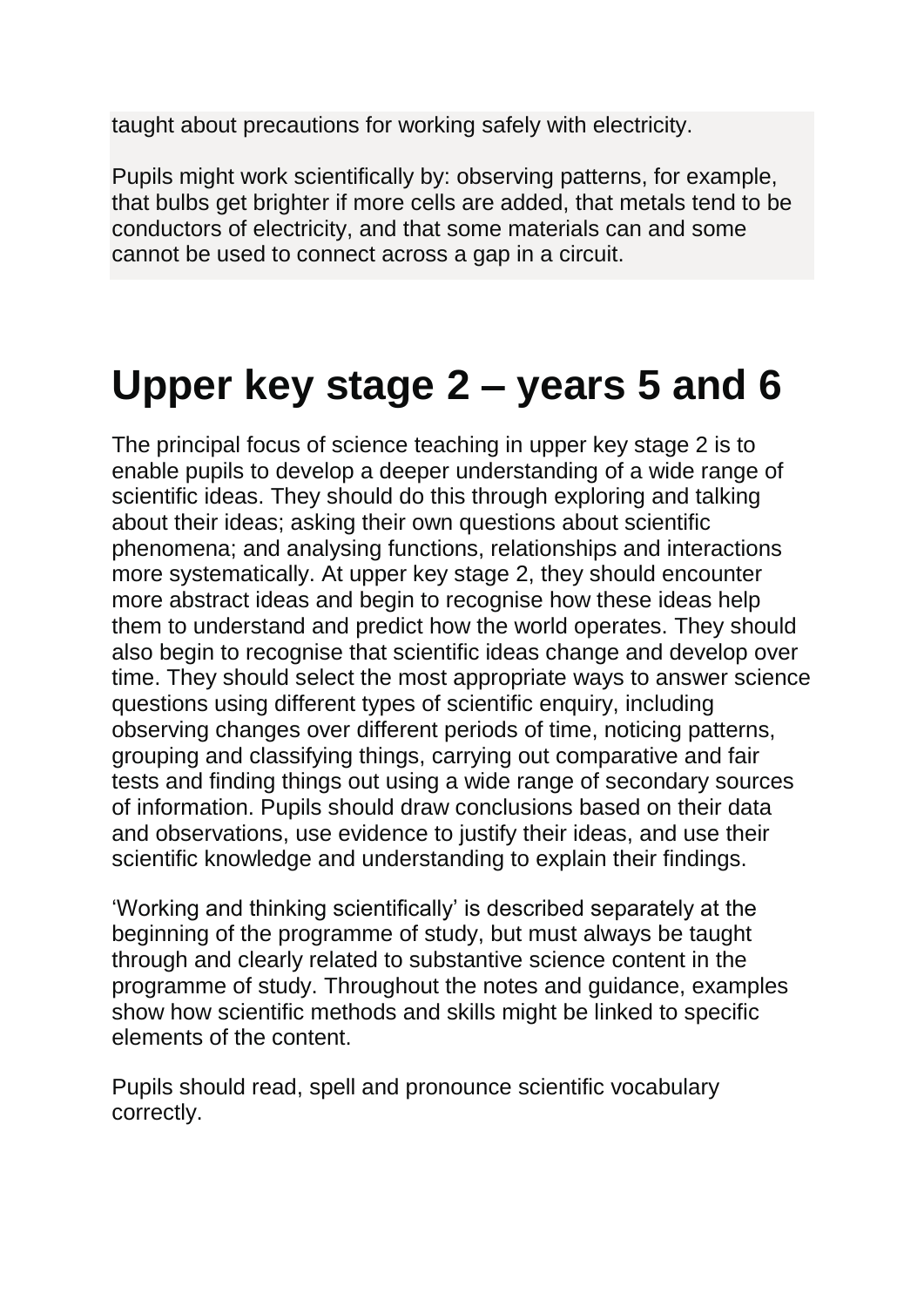# **Upper key stage 2 programme of study**

## **Working scientifically**

During years 5 and 6, pupils should be taught to use the following practical scientific methods, processes and skills through the teaching of the programme of study content:

- planning different types of scientific enquiries to answer questions, including recognising and controlling variables where necessary
- taking measurements, using a range of scientific equipment, with increasing accuracy and precision, taking repeat readings when appropriate
- recording data and results of increasing complexity using scientific diagrams and labels, classification keys, tables, scatter graphs, bar and line graphs
- using test results to make predictions to set up further comparative and fair tests
- reporting and presenting findings from enquiries, including conclusions, causal relationships and explanations of and a degree of trust in results, in oral and written forms such as displays and other presentations
- identifying scientific evidence that has been used to support or refute ideas or arguments

#### **Notes and guidance (non-statutory)**

Pupils in years 5 and 6 should use their science experiences to: explore ideas and raise different kinds of questions; select and plan the most appropriate type of scientific enquiry to use to answer scientific questions; recognise when and how to set up comparative and fair tests and explain which variables need to be controlled and why. They should use and develop keys and other information records to identify, classify and describe living things and materials, and identify patterns that might be found in the natural environment.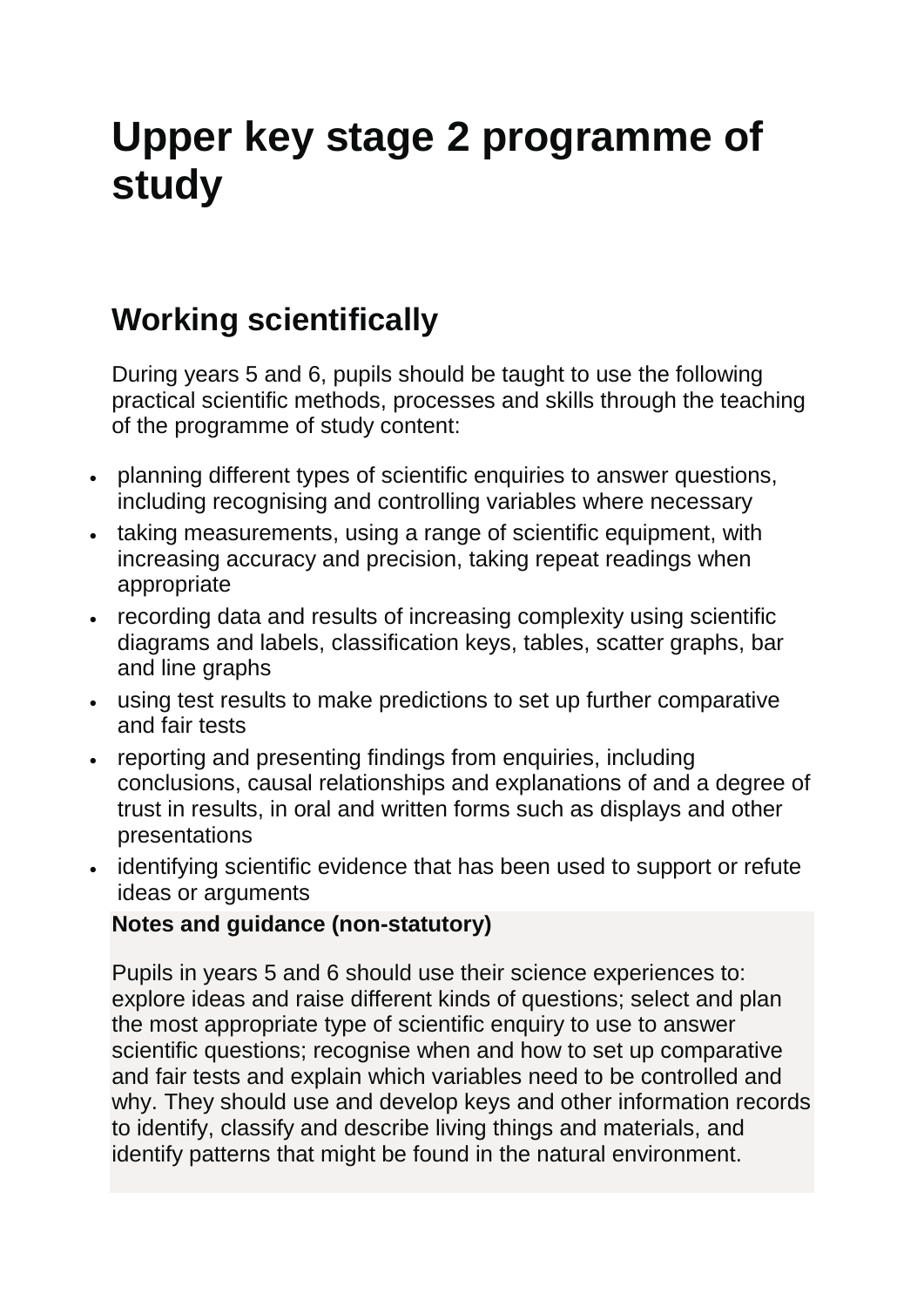They should make their own decisions about what observations to make, what measurements to use and how long to make them for, and whether to repeat them; choose the most appropriate equipment to make measurements and explain how to use it accurately. They should decide how to record data from a choice of familiar approaches; look for different causal relationships in their data and identify evidence that refutes or supports their ideas. They should use their results to identify when further tests and observations might be needed; recognise which secondary sources will be most useful to research their ideas and begin to separate opinion from fact.

They should use relevant scientific language and illustrations to discuss, communicate and justify their scientific ideas and should talk about how scientific ideas have developed over time.

These opportunities for working scientifically should be provided across years 5 and 6 so that the expectations in the programme of study can be met by the end of year 6. Pupils are not expected to cover each aspect for every area of study.

# **Year 5 programme of study**

### **Living things and their habitats**

Pupils should be taught to:

- describe the differences in the life cycles of a mammal, an amphibian, an insect and a bird
- describe the life process of reproduction in some plants and animals **Notes and guidance (non-statutory)**

Pupils should study and raise questions about their local environment throughout the year. They should observe life-cycle changes in a variety of living things, for example, plants in the vegetable garden or flower border, and animals in the local environment. They should find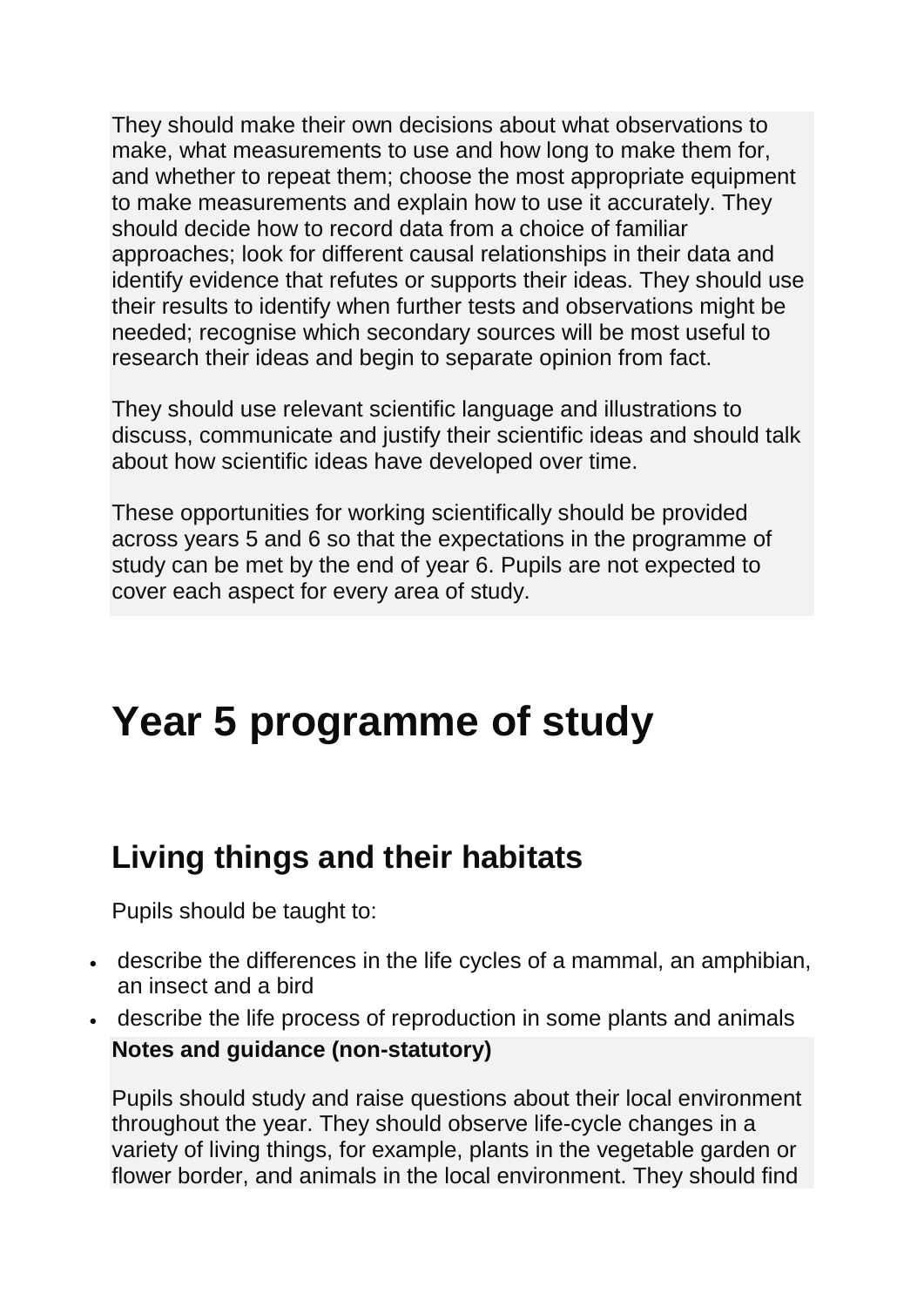out about the work of naturalists and animal behaviourists, for example, David Attenborough and Jane Goodall.

Pupils should find out about different types of reproduction, including sexual and asexual reproduction in plants, and sexual reproduction in animals.

Pupils might work scientifically by: observing and comparing the life cycles of plants and animals in their local environment with other plants and animals around the world (in the rainforest, in the oceans, in desert areas and in prehistoric times), asking pertinent questions and suggesting reasons for similarities and differences. They might try to grow new plants from different parts of the parent plant, for example, seeds, stem and root cuttings, tubers, bulbs. They might observe changes in an animal over a period of time (for example, by hatching and rearing chicks), comparing how different animals reproduce and grow.

### **Animals, including humans**

Pupils should be taught to:

 describe the changes as humans develop to old age **Notes and guidance (non-statutory)**

Pupils should draw a timeline to indicate stages in the growth and development of humans. They should learn about the changes experienced in puberty.

Pupils could work scientifically by researching the gestation periods of other animals and comparing them with humans; by finding out and recording the length and mass of a baby as it grows.

### **Properties and changes of materials**

Pupils should be taught to: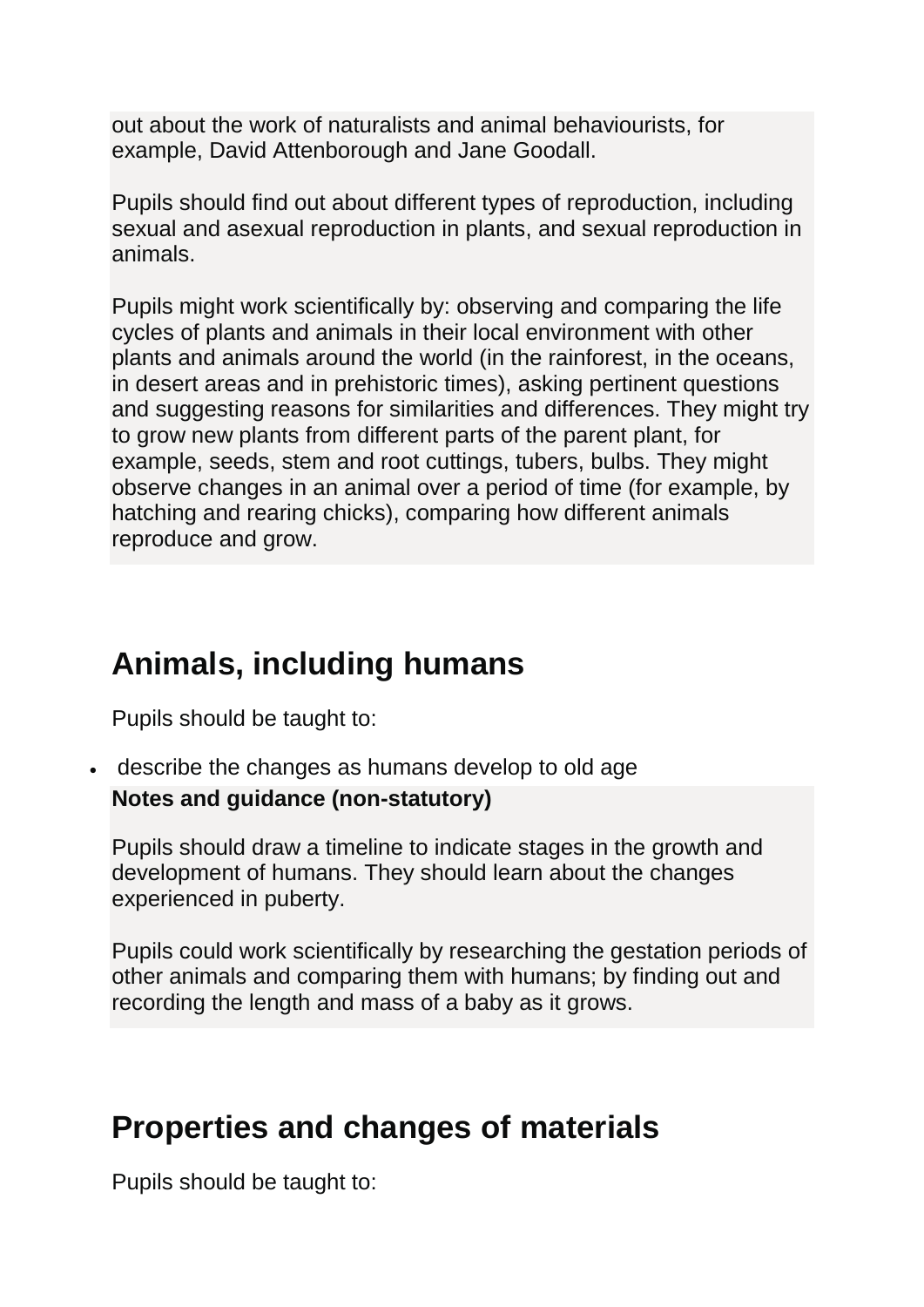- compare and group together everyday materials on the basis of their properties, including their hardness, solubility, transparency, conductivity (electrical and thermal), and response to magnets
- know that some materials will dissolve in liquid to form a solution, and describe how to recover a substance from a solution
- use knowledge of solids, liquids and gases to decide how mixtures might be separated, including through filtering, sieving and evaporating
- give reasons, based on evidence from comparative and fair tests, for the particular uses of everyday materials, including metals, wood and plastic
- demonstrate that dissolving, mixing and changes of state are reversible changes
- explain that some changes result in the formation of new materials, and that this kind of change is not usually reversible, including changes associated with burning and the action of acid on bicarbonate of soda

#### **Notes and guidance (non-statutory)**

Pupils should build a more systematic understanding of materials by exploring and comparing the properties of a broad range of materials, including relating these to what they learnt about magnetism in year 3 and about electricity in year 4. They should explore reversible changes, including evaporating, filtering, sieving, melting and dissolving, recognising that melting and dissolving are different processes. Pupils should explore changes that are difficult to reverse, for example, burning, rusting and other reactions, for example, vinegar with bicarbonate of soda. They should find out about how chemists create new materials, for example, Spencer Silver, who invented the glue for sticky notes or Ruth Benerito, who invented wrinkle-free cotton.

Note: pupils are not required to make quantitative measurements about conductivity and insulation at this stage. It is sufficient for them to observe that some conductors will produce a brighter bulb in a circuit than others and that some materials will feel hotter than others when a heat source is placed against them. Safety guidelines should be followed when burning materials.

Pupils might work scientifically by: carrying out tests to answer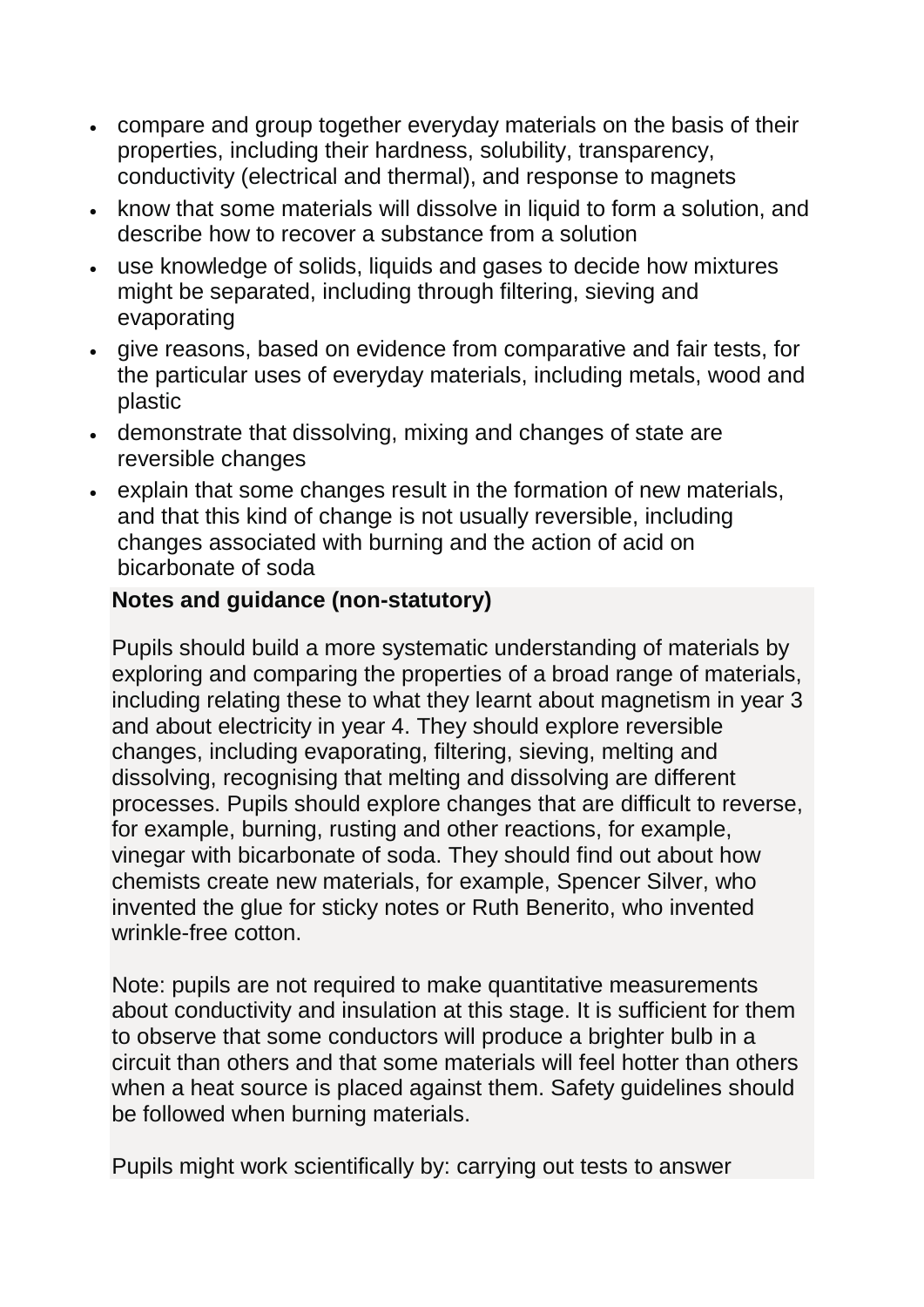questions, for example, 'Which materials would be the most effective for making a warm jacket, for wrapping ice cream to stop it melting, or for making blackout curtains?' They might compare materials in order to make a switch in a circuit. They could observe and compare the changes that take place, for example, when burning different materials or baking bread or cakes. They might research and discuss how chemical changes have an impact on our lives, for example, cooking, and discuss the creative use of new materials such as polymers, super-sticky and super-thin materials.

### **Earth and space**

Pupils should be taught to:

- describe the movement of the Earth and other planets relative to the sun in the solar system
- describe the movement of the moon relative to the Earth
- describe the sun, Earth and moon as approximately spherical bodies
- use the idea of the Earth's rotation to explain day and night and the apparent movement of the sun across the sky

#### **Notes and guidance (non-statutory)**

Pupils should be introduced to a model of the sun and Earth that enables them to explain day and night. Pupils should learn that the sun is a star at the centre of our solar system and that it has 8 planets: Mercury, Venus, Earth, Mars, Jupiter, Saturn, Uranus and Neptune (Pluto was reclassified as a 'dwarf planet' in 2006). They should understand that a moon is a celestial body that orbits a planet (Earth has 1 moon; Jupiter has 4 large moons and numerous smaller ones).

Note: pupils should be warned that it is not safe to look directly at the sun, even when wearing dark glasses.

Pupils should find out about the way that ideas about the solar system have developed, understanding how the geocentric model of the solar system gave way to the heliocentric model by considering the work of scientists such as Ptolemy, Alhazen and Copernicus.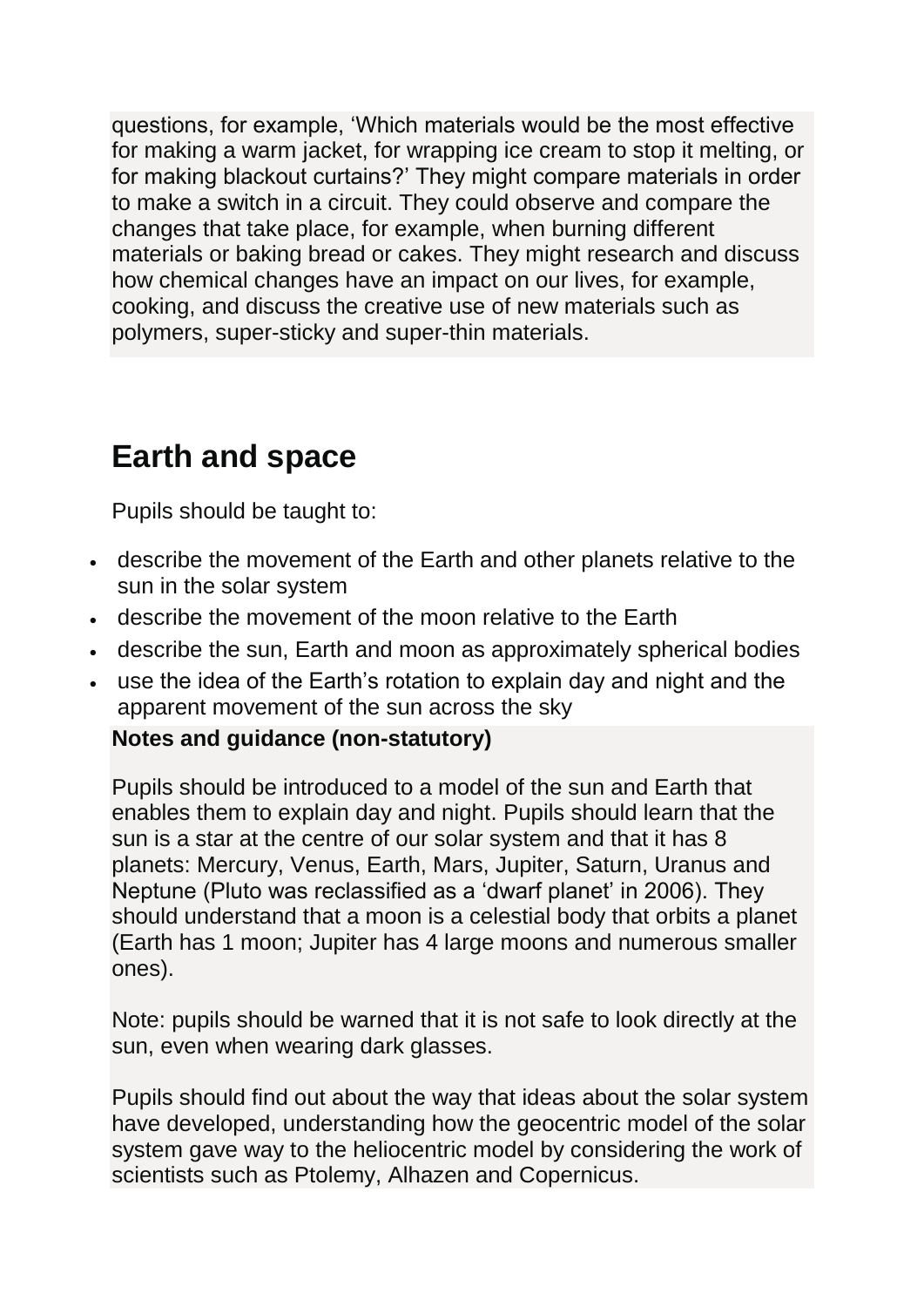Pupils might work scientifically by: comparing the time of day at different places on the Earth through internet links and direct communication; creating simple models of the solar system; constructing simple shadow clocks and sundials, calibrated to show midday and the start and end of the school day; finding out why some people think that structures such as Stonehenge might have been used as astronomical clocks.

### **Forces**

Pupils should be taught to:

- explain that unsupported objects fall towards the Earth because of the force of gravity acting between the Earth and the falling object
- identify the effects of air resistance, water resistance and friction, that act between moving surfaces
- recognise that some mechanisms including levers, pulleys and gears allow a smaller force to have a greater effect

#### **Notes and guidance (non-statutory)**

Pupils should explore falling objects and raise questions about the effects of air resistance. They should explore the effects of air resistance by observing how different objects such as parachutes and sycamore seeds fall. They should experience forces that make things begin to move, get faster or slow down. Pupils should explore the effects of friction on movement and find out how it slows or stops moving objects, for example, by observing the effects of a brake on a bicycle wheel. Pupils should explore the effects of levers, pulleys and simple machines on movement.

Pupils might find out how scientists, for example, Galileo Galilei and Isaac Newton helped to develop the theory of gravitation.

Pupils might work scientifically by: exploring falling paper cones or cupcake cases, and designing and making a variety of parachutes and carrying out fair tests to determine which designs are the most effective. They might explore resistance in water by making and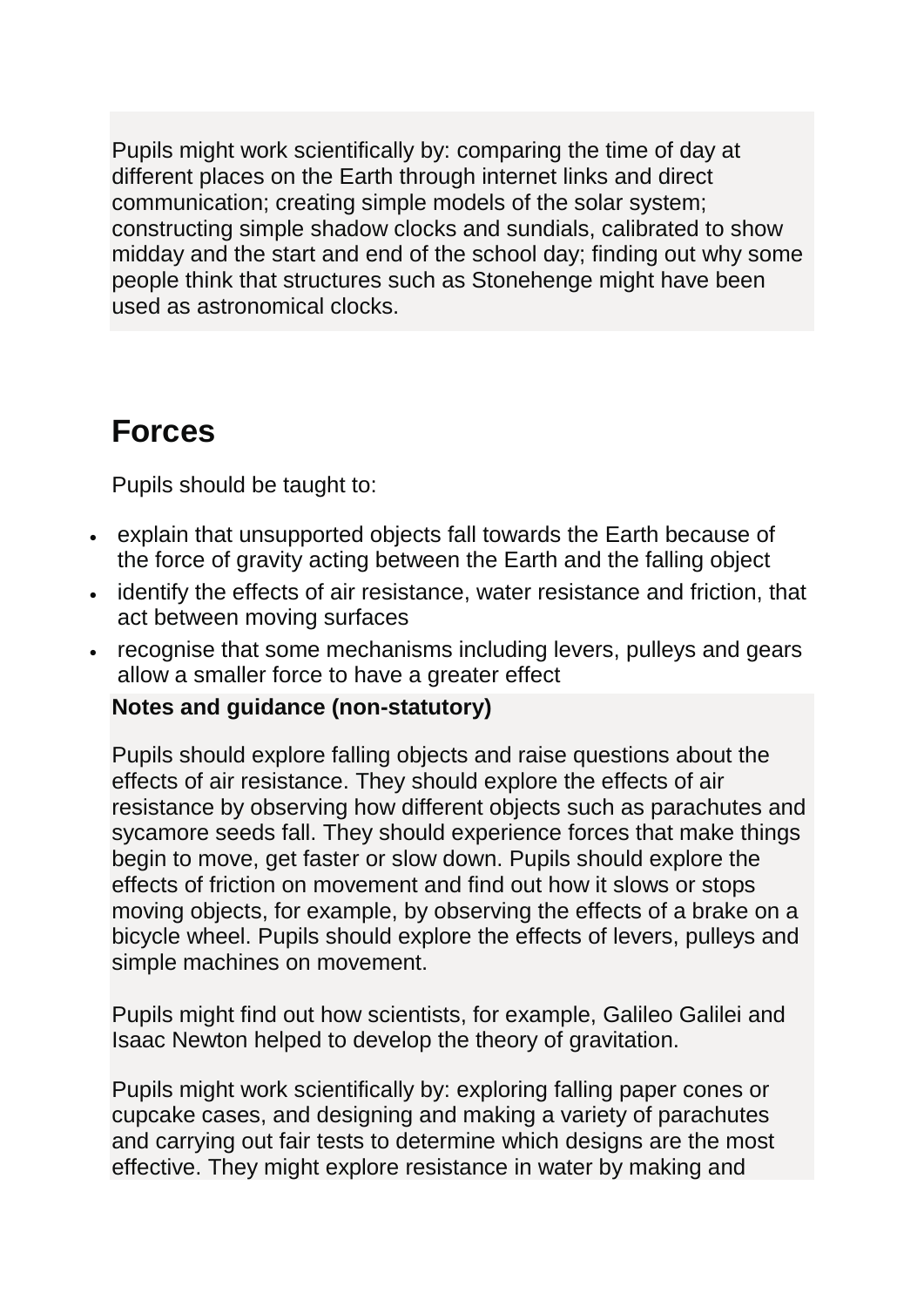testing boats of different shapes. They might design and make products that use levers, pulleys, gears and/or springs and explore their effects.

# **Year 6 programme of study**

### **Living things and their habitats**

Pupils should be taught to:

- describe how living things are classified into broad groups according to common observable characteristics and based on similarities and differences, including micro-organisms, plants and animals
- give reasons for classifying plants and animals based on specific characteristics

#### **Notes and guidance (non-statutory)**

Pupils should build on their learning about grouping living things in year 4 by looking at the classification system in more detail. They should be introduced to the idea that broad groupings, such as microorganisms, plants and animals can be subdivided. Through direct observations where possible, they should classify animals into commonly found invertebrates (such as insects, spiders, snails, worms) and vertebrates (fish, amphibians, reptiles, birds and mammals). They should discuss reasons why living things are placed in one group and not another. Pupils might find out about the significance of the work of scientists such as Carl Linnaeus, a pioneer of classification.

Pupils might work scientifically by: using classification systems and keys to identify some animals and plants in the immediate environment. They could research unfamiliar animals and plants from a broad range of other habitats and decide where they belong in the classification system.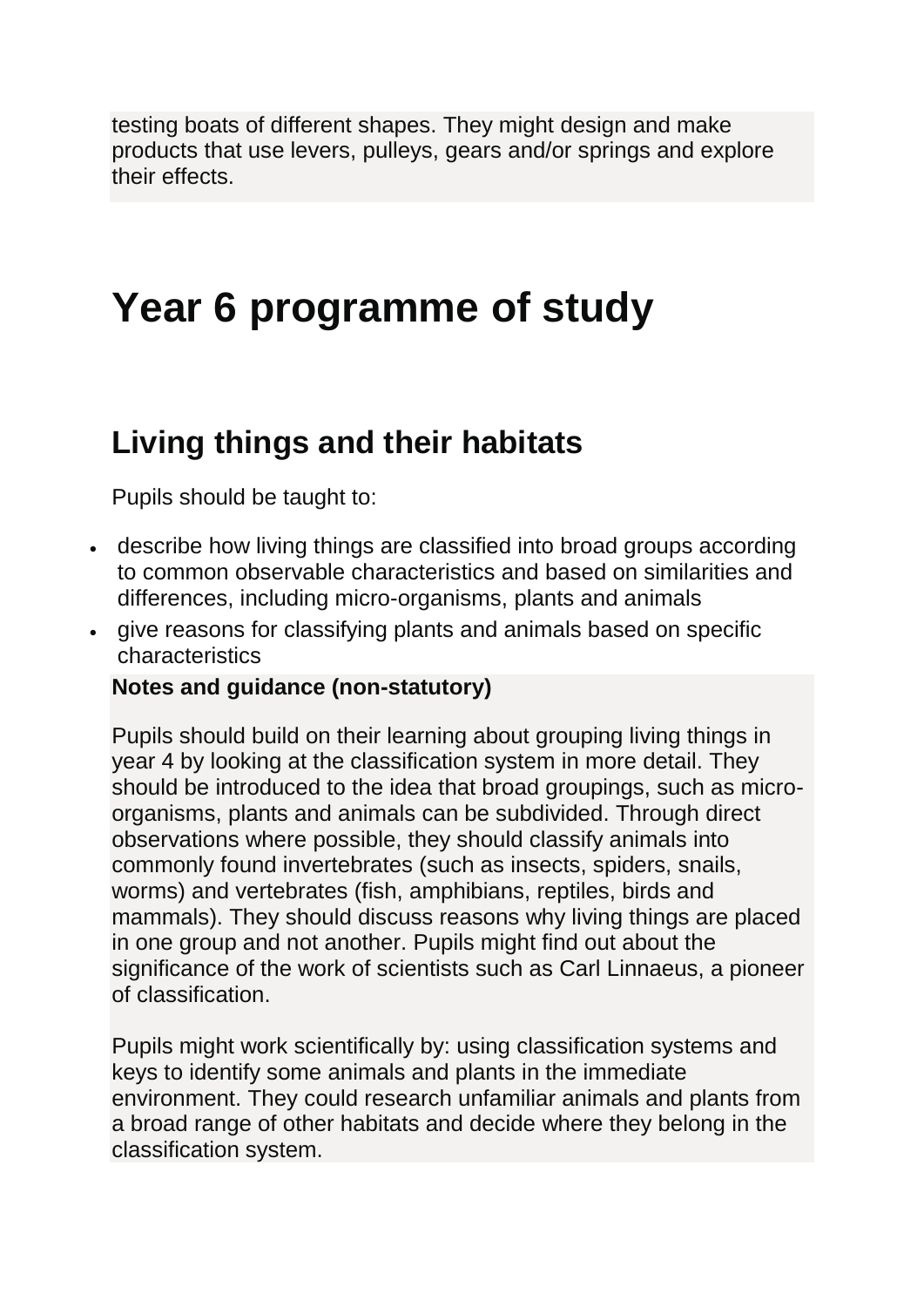## **Animals including humans**

Pupils should be taught to:

- identify and name the main parts of the human circulatory system, and describe the functions of the heart, blood vessels and blood
- recognise the impact of diet, exercise, drugs and lifestyle on the way their bodies function
- describe the ways in which nutrients and water are transported within animals, including humans

#### **Notes and guidance (non-statutory)**

Pupils should build on their learning from years 3 and 4 about the main body parts and internal organs (skeletal, muscular and digestive system) to explore and answer questions that help them to understand how the circulatory system enables the body to function.

Pupils should learn how to keep their bodies healthy and how their bodies might be damaged – including how some drugs and other substances can be harmful to the human body.

Pupils might work scientifically by: exploring the work of scientists and scientific research about the relationship between diet, exercise, drugs, lifestyle and health.

### **Evolution and inheritance**

Pupils should be taught to:

- recognise that living things have changed over time and that fossils provide information about living things that inhabited the Earth millions of years ago
- recognise that living things produce offspring of the same kind, but normally offspring vary and are not identical to their parents
- identify how animals and plants are adapted to suit their environment in different ways and that adaptation may lead to evolution

#### **Notes and guidance (non-statutory)**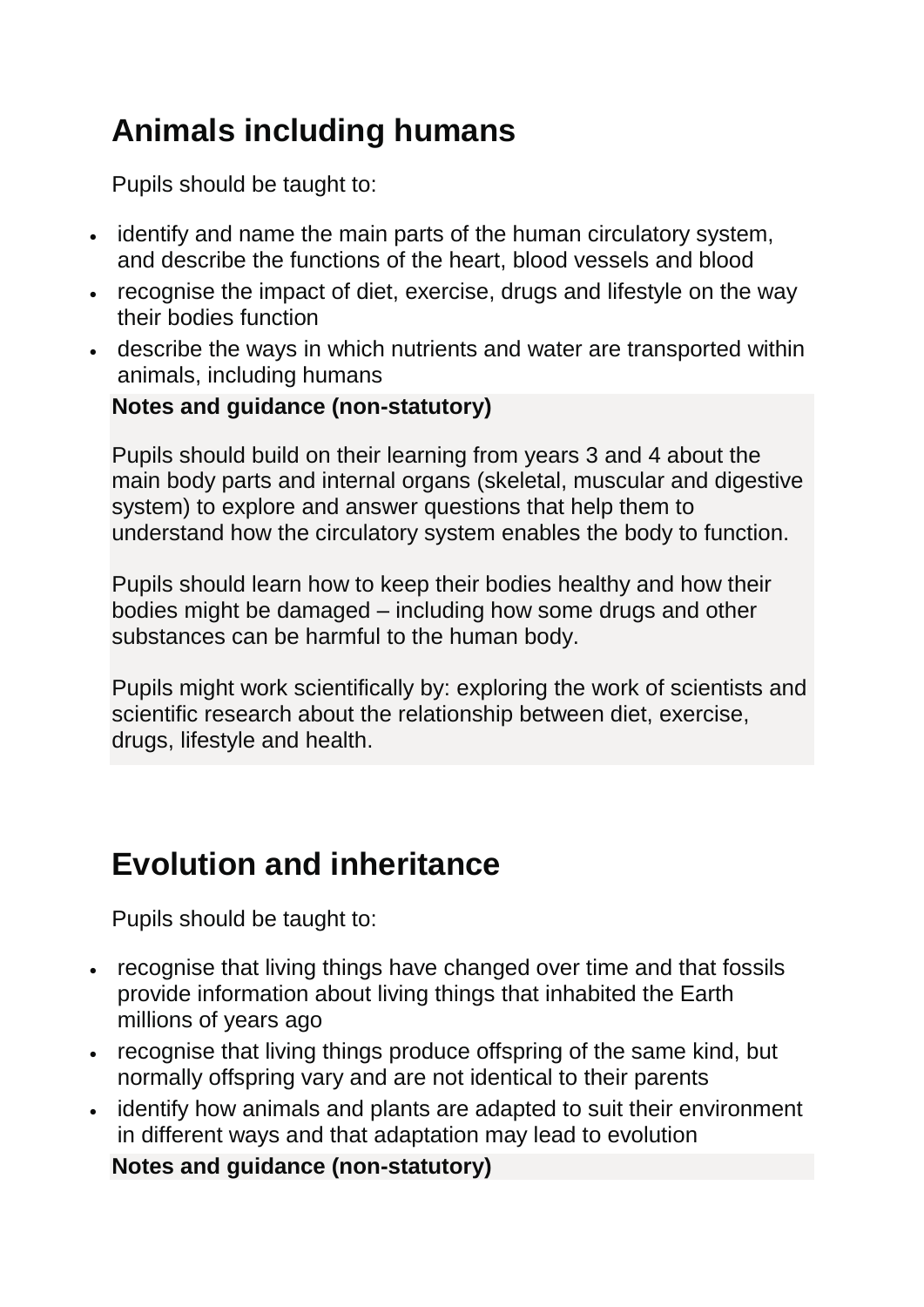Building on what they learned about fossils in the topic on rocks in year 3, pupils should find out more about how living things on earth have changed over time. They should be introduced to the idea that characteristics are passed from parents to their offspring, for instance by considering different breeds of dogs, and what happens when, for example, labradors are crossed with poodles. They should also appreciate that variation in offspring over time can make animals more or less able to survive in particular environments, for example, by exploring how giraffes' necks got longer, or the development of insulating fur on the arctic fox. Pupils might find out about the work of palaeontologists such as Mary Anning and about how Charles Darwin and Alfred Wallace developed their ideas on evolution.

Note: at this stage, pupils are not expected to understand how genes and chromosomes work.

Pupils might work scientifically by: observing and raising questions about local animals and how they are adapted to their environment; comparing how some living things are adapted to survive in extreme conditions, for example, cactuses, penguins and camels. They might analyse the advantages and disadvantages of specific adaptations, such as being on 2 feet rather than 4, having a long or a short beak, having gills or lungs, tendrils on climbing plants, brightly coloured and scented flowers.

## **Light**

Pupils should be taught to:

- recognise that light appears to travel in straight lines
- use the idea that light travels in straight lines to explain that objects are seen because they give out or reflect light into the eye
- explain that we see things because light travels from light sources to our eyes or from light sources to objects and then to our eyes
- use the idea that light travels in straight lines to explain why shadows have the same shape as the objects that cast them

**Notes and guidance (non-statutory)**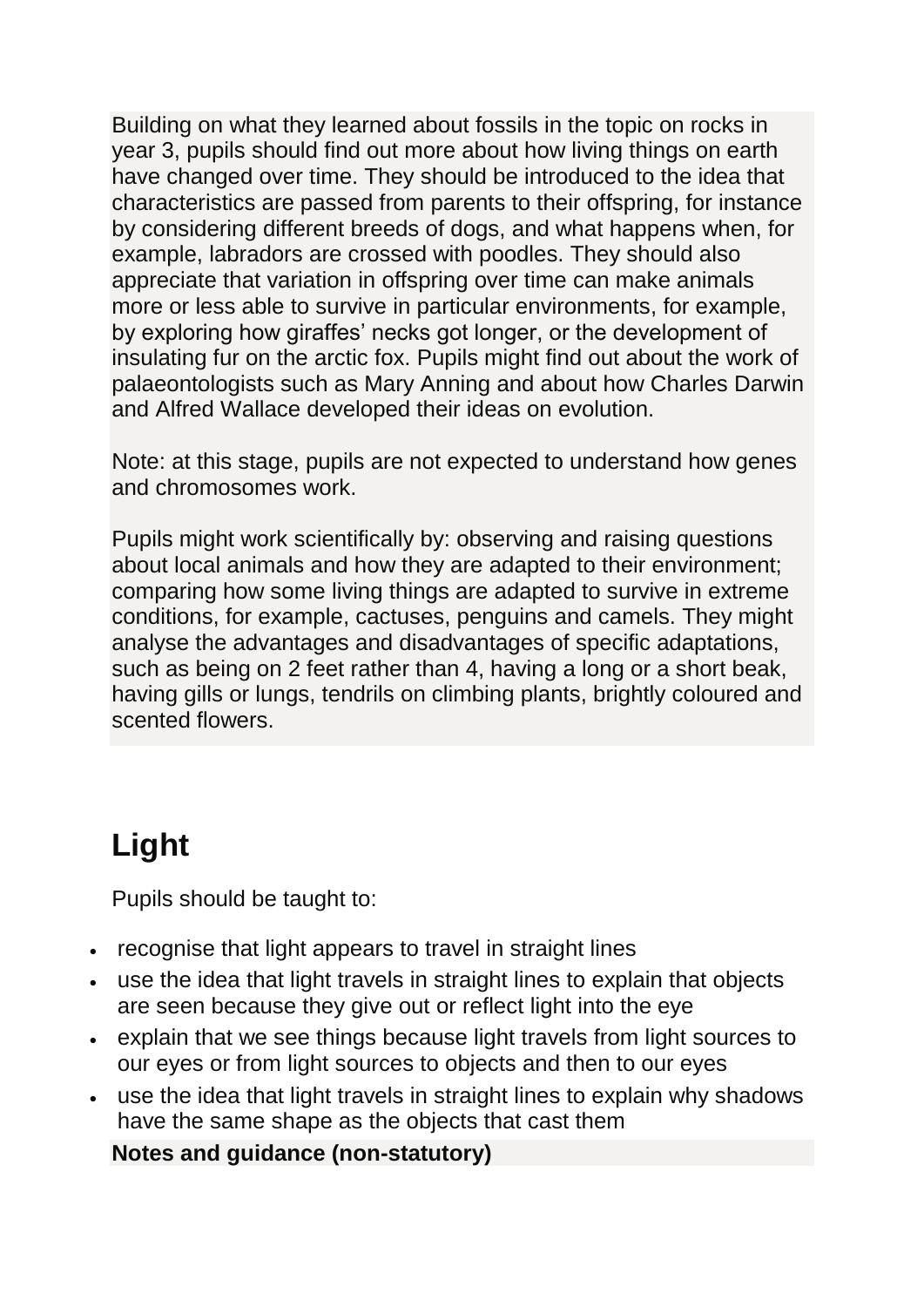Pupils should build on the work on light in year 3, exploring the way that light behaves, including light sources, reflection and shadows. They should talk about what happens and make predictions.

Pupils might work scientifically by: deciding where to place rear-view mirrors on cars; designing and making a periscope and using the idea that light appears to travel in straight lines to explain how it works. They might investigate the relationship between light sources, objects and shadows by using shadow puppets. They could extend their experience of light by looking a range of phenomena including rainbows, colours on soap bubbles, objects looking bent in water, and coloured filters (they do not need to explain why these phenomena occur).

## **Electricity**

Pupils should be taught to:

- associate the brightness of a lamp or the volume of a buzzer with the number and voltage of cells used in the circuit
- compare and give reasons for variations in how components function, including the brightness of bulbs, the loudness of buzzers and the on/off position of switches
- use recognised symbols when representing a simple circuit in a diagram

#### **Notes and guidance (non-statutory)**

Building on their work in year 4, pupils should construct simple series circuits, to help them to answer questions about what happens when they try different components, for example, switches, bulbs, buzzers and motors. They should learn how to represent a simple circuit in a diagram using recognised symbols.

Note: pupils are expected to learn only about series circuits, not parallel circuits. Pupils should be taught to take the necessary precautions for working safely with electricity.

Pupils might work scientifically by: systematically identifying the effect